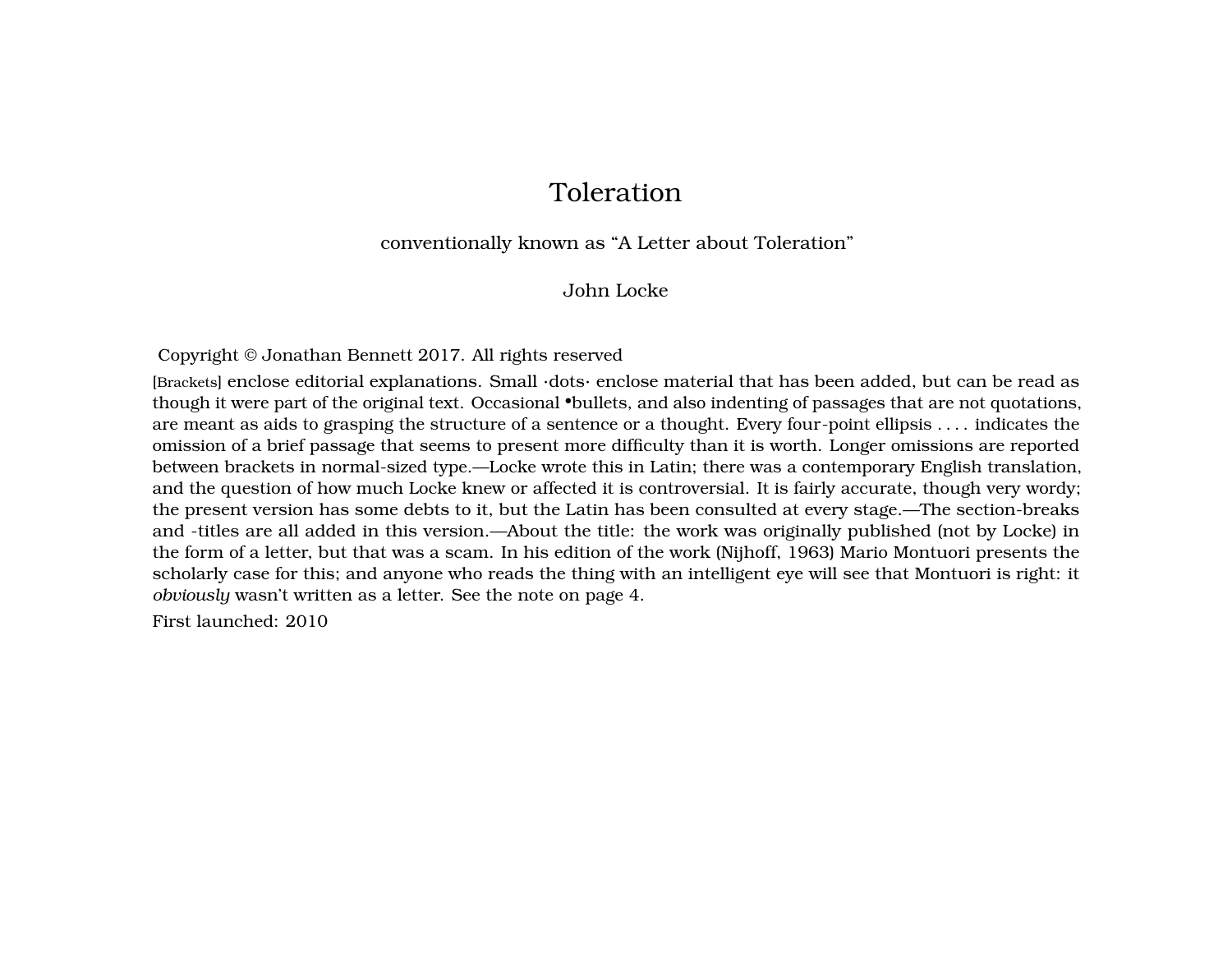# **Contents**

| 1: The insincerity of the zealots      | $\mathbf{1}$            |
|----------------------------------------|-------------------------|
| 2: The role of the civil magistrate    | $\bf{3}$                |
| 3: What is a church?                   | $\overline{\mathbf{5}}$ |
| 4: The limits on toleration            | $\mathbf 7$             |
| 5: The magistrate's role in all this:  | 10                      |
| 6: Church and state: forms of worship  | 13                      |
| 7: Idolatry                            | 15                      |
| 8: Church and state: articles of faith | 17                      |
| 9: Individual conscience               | 19                      |
| 10. What should not be tolerated       | 20                      |
| 11: Gatherings                         | 22                      |
| 12: Heresy and schism                  | 26                      |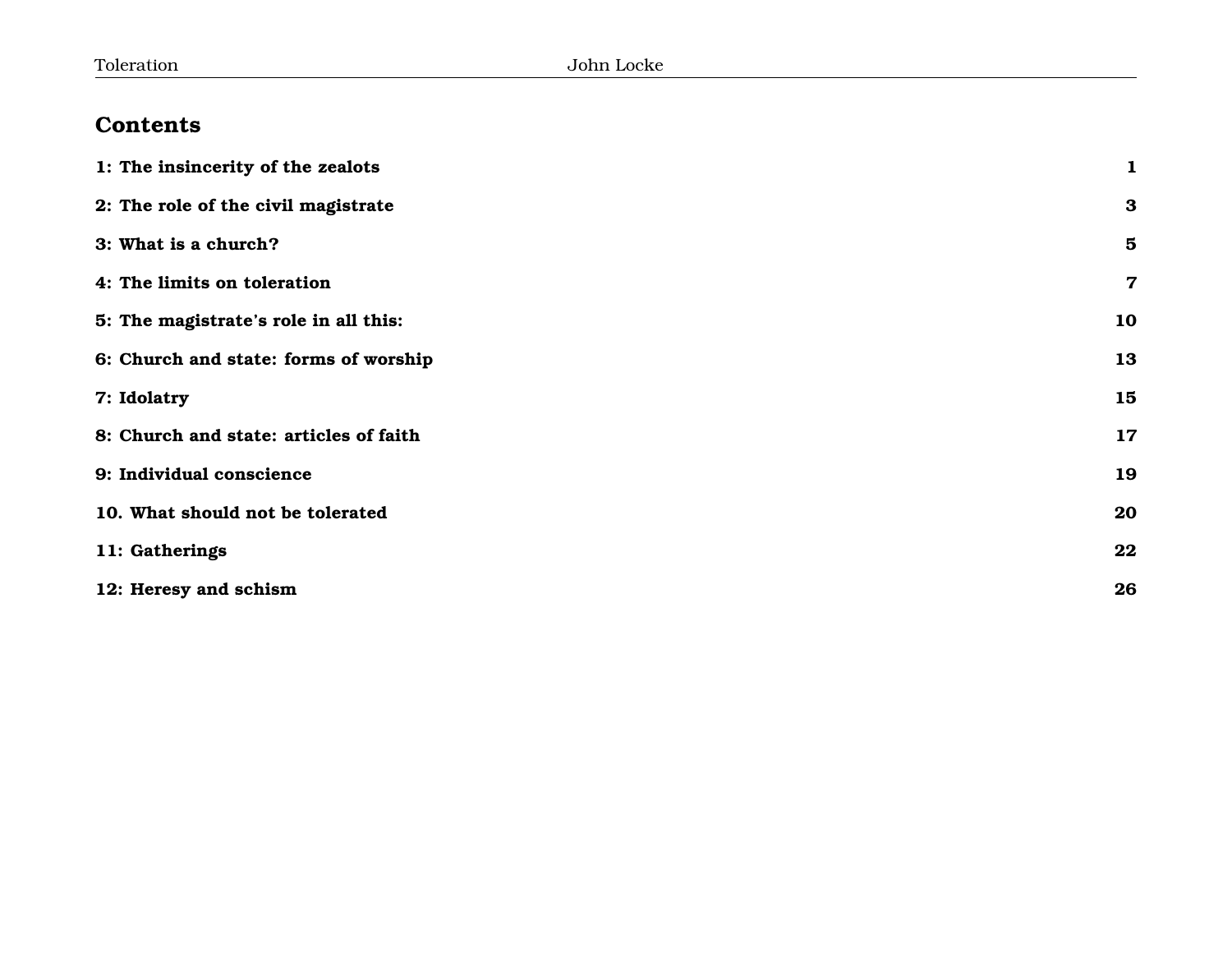### <span id="page-2-0"></span>**1: The insincerity of the zealots**

I have been asked what I think about the mutual toleration of Christians in their different professions of religion; I have to answer freely that I regard such toleration as the chief identifying mark of the true Church. When some people boast of •the antiquity of places and names, or of the pomp of their outward worship; others of •the reformation of their discipline; everyone of •the orthodoxy of their faith (for everyone is orthodox to himself!), this conduct and other behaviour of the same kind are marks of men striving for power and domination over one another *much* more than marks of the Church of Christ. Even if someone has an absolutely true claim to all these things, if he lacks charity, meekness, and good-will in general towards all mankind, even to those who are not Christians, he certainly falls short of being a true Christian himself. 'The kings of the Gentiles exercise leadership over them', said our Saviour to his disciples, 'but you shall not be so.' [*Luke* 22:25] True religion is something different: it exists not to create

•external pomp, or •ecclesiastical dominance, or •force ·of any kind·,

but rather to create virtuous and pious lives. Anyone who wants to enlist in Christ's Church must above all declare war on his own lusts and vices. No-one will do himself any good by calling himself a Christian unless his life is holy, his conduct pure, and his spirit kind and gentle. . . . I would find it hard to believe that someone who is careless about his own salvation is concerned for mine. It's not possible for someone who hasn't really embraced the Christian religion in his own heart to try with all his strength to make other people Christians. According to the Gospel and the apostles, no-one

can be a Christian unless he has •charity and •the faith that works through love, not through force. Now, I appeal to the consciences of those who persecute, wound, torture, and kill other men on the excuse of 'religion', whether they do this in a spirit of friendship and kindness. What would it take to convince me that they do? I would need to see those fiery zealots

•correcting *in the same way* their friends and members of their own household for their open sins against the Gospel's teachings;

•persecuting with fire and sword their own parishioners who are tainted with enormous vices and at risk of eternal damnation if they don't change, expressing their love and desire for the salvation of their souls by all sorts of cruelties and tortures.

The zealots claim that they are acting out of love and care for men's souls when they take their estates, maim them with whips, starve and torture them in stinking prisons, and finally kill them. If that is right—if all this is done merely to make men Christians and save their souls—then why don't these zealots also go after the prostitution, fraud, malice, and so on. . . .that are so conspicuous among their flocks? These and their like are certainly more contrary to God's glory, to the Church's purity, and to the salvation of souls, than *•any conscientious dissent from ecclesiastical* decisions, or •not going to church but leading an innocent life. Why does this zeal for God, for the Church, and for the salvation of souls—zeal that goes all the way to burning people to death—•let pass without criticism moral vices and wickednesses that everyone thinks are flatly contrary to Christian belief, yet •stretch itself to the introducing of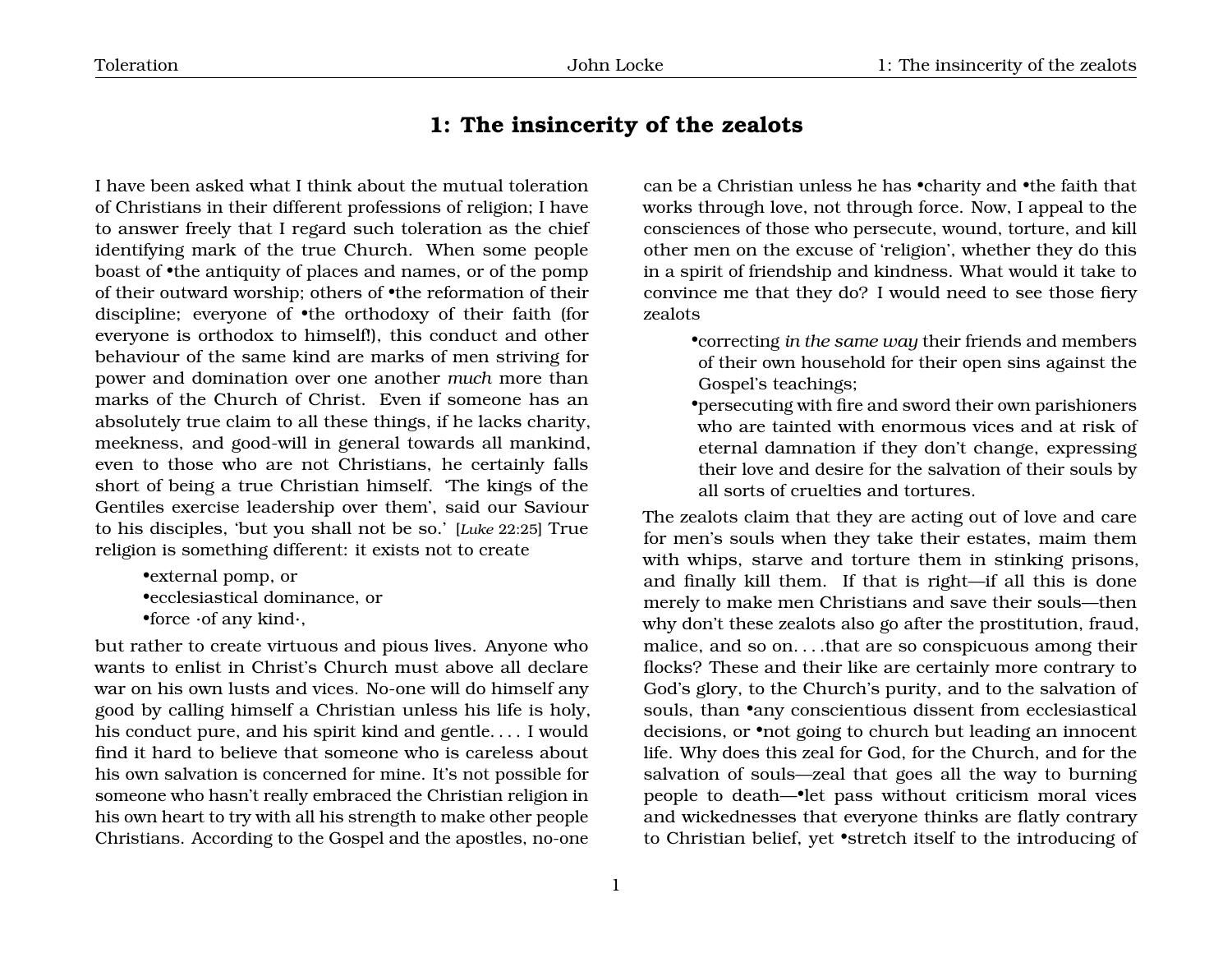ceremonies or establishing of opinions that are mostly about fine-grained and intricate matters that ordinary folk can't understand? In these controversies which side is in the right and which guilty of schism or heresy? That will finally be decided when the cause of their separation comes to be judged. [Perhaps Locke meant '... judged by God on Judgment Day'; but 'finally' could instead point to the last chapter in the present work, where 'heresy' and 'schism' are defined in ways that make the 'which is guilty?' question fairly easy for *us* to answer.] Anyone who follows Christ, accepts His doctrine, and bears His yoke is not a heretic—even if he cuts himself off from his father and mother or anyone else, and from the public assemblies and ceremonies of his country or anything else.

Sectarian divisions ·within Christianity· may be enormously harmful to the salvation of souls; but concerning such 'works of the flesh' as

> adultery, fornication, personal dirtiness, sexual misconduct, and idol-worship

the apostle [Paul] has clearly said that 'they who do them shall not inherit the kingdom of God' [*Galatians* 5:19–21]. So anyone who really cares about enlarging God's kingdom ought to work just as hard and carefully on rooting out of these immoralities as on wiping out sects. And someone who doesn't do this—someone who is cruel and implacable towards those who differ from him in doctrine, but is indulgent towards vices and immoralities that are just as much at odds with the label 'Christian'—well, let him •talk as much as he likes about the Church, his •actions prove that he is concerned not with God's kingdom but with something else [or the Latin may mean: '. . . but with some other kingdom']. Someone who intensely desires that another man

be saved acts on that desire by having the other man die in agony, still unconverted—that seems very strange to me and I think it would seem strange to anyone else; and surely no-one will ever believe that such behaviour can come from love, from benevolence, from charity. If someone

•holds that men should be compelled by fire and sword to profess certain doctrines and conform one kind of exterior worship, and pays no attention to their morals;

—if someone

•tries to convert people to 'the faith' by forcing them to profess things that they don't believe and allowing them to behave in ways that the Gospel does not permit—

it's clear that he wants his own group to have as many members as possible; but he thinks the group is a Christian church?—no-one will believe that! No wonder these people use weapons that don't belong in the Christian armoury: they aren't fighting for true religion and the Christian Church. If they sincerely wanted the good of souls, as the Captain of our salvation did, they would follow the perfect example of that Prince of peace, who sent out His troops—to subdue the nations and pull them into His Church—armed not with •swords or other weapons but with •the Gospel of peace and with the holiness of what they had to say. This was actually a more efficient way of going about it, with armies of heavenly legions, than could be achieved in the other way by any son of the Church, however powerful, with all his battalions.

Tolerating those who differ from us in matters of religion is so fitting to the Gospel and to reason that it seems monstrous for men to fail to see this clearly. I don't want here to go on about the pride and ambition of some, the intemperate passion and uncharitable zeal of others; those are faults that may be inevitable in any human affairs, though no-one will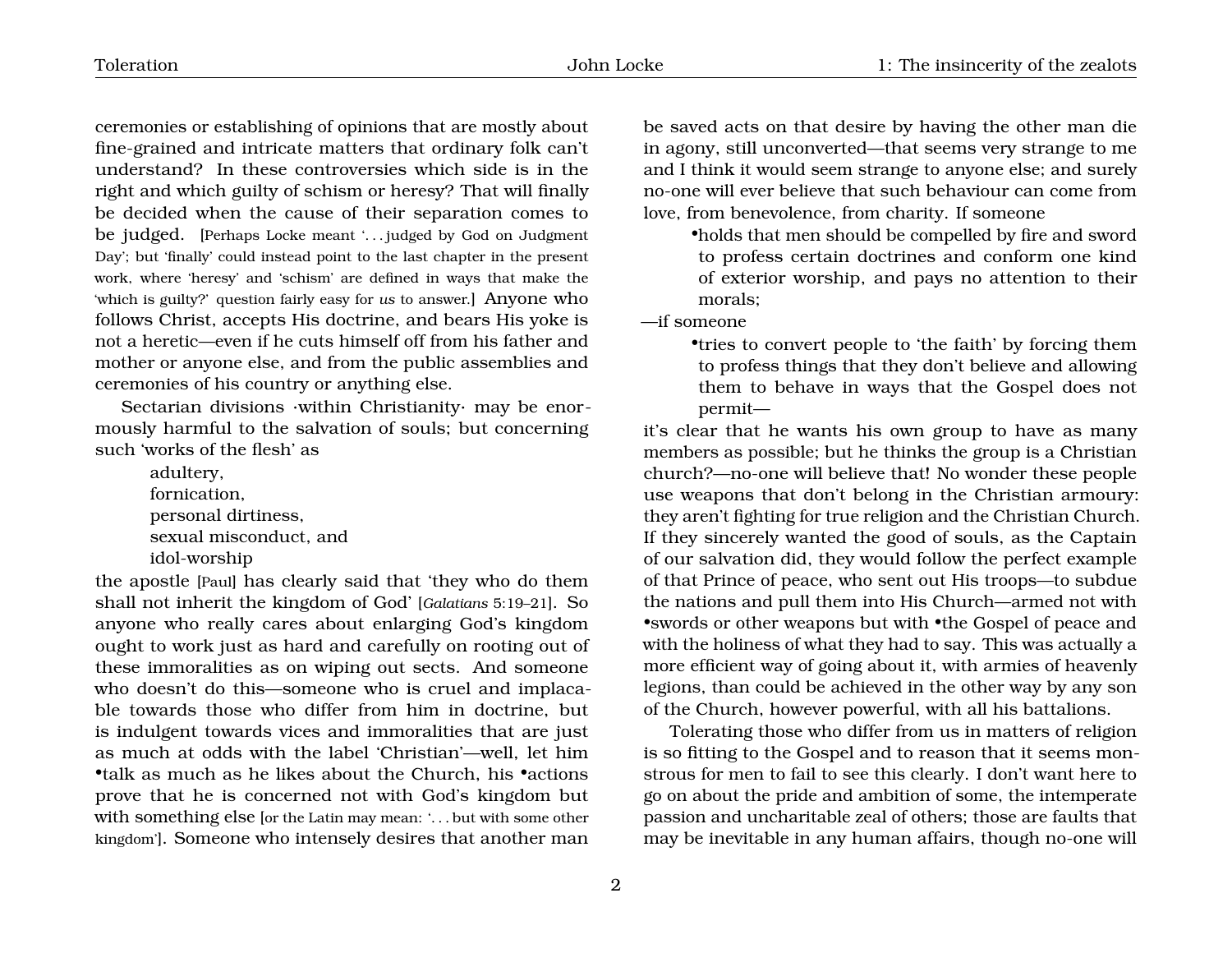outright admit to them.... But I do want to help putting an end to the activities of **(1)** people who plead a concern for 'the public good and obedience to the laws of the land' as an excuse for their persecution and unchristian cruelty, and of **(2)** those who expect to get away with libertinism and licentiousness on grounds of 'religion'; that is, in short, stopping anyone from imposing on himself or others by the claim that he is **(1)** loyal and obedient to the monarch or **(2)**

sincere in his worship of God. To achieve this, it is utterly necessary that we draw a precise boundary-line between **(1)** the affairs of civil government and **(2)** the affairs of religion. If we don't, there will be no end to the controversies arising between those who have (or at least pretend to have) **(2)** a concern for men's souls and those who have (or at least pretend to have) **(1)** a care for the commonwealth.

### <span id="page-4-0"></span>**2: The role of the civil magistrate**

[The word 'magistrate' [Latin *magistratus*] will be used here, in a sense that was common in early modern times, to stand for whoever it is that makes and enforces a state's laws. That includes magistrates in our sense of the word, but also high court judges, legislators, monarchs, and so on. In a given case the magistrate might be a committee, or a system; Latin doesn't distinguish 'he' from 'it'; but 'he' will be used throughout this version. ]

The commonwealth seems to me to be a society of men constituted only for the purpose of preserving and promoting the public good.

By 'the public good' I mean: life, liberty, freedom from bodily illness and pain, and the possession of *things* such as money, land, ·houses·, furniture, and so on.

The civil magistrate's job is. . . .to secure, for the people in general and for each one in particular, the just possession of these worldly things. If anyone tries to violate the laws governing this, he should be deterred by the fear of punishment, consisting of the lessening or outright loss of the goods

that he otherwise might and ought to enjoy. Because no-one willingly allows himself to be punished by the loss of any of his goods, let alone his liberty or his life, the magistrate in punishing those who violate any other man's rights is armed with the force and strength of all his subjects.

I shall now present some arguments which seem to me to show conclusively that •the magistrate's jurisdiction doesn't extend beyond these civic concerns, •that all civil power, law and dominion is restricted to the protection of the public goods I have listed, and that • it can't and oughtn't to be extended to the salvation of souls.

**(1)** The care of souls is not committed to the civil magistrate any more than it is to other men. It isn't committed to him by **God**, because it seems that God hasn't ever given *any* man the authority to compel someone else to join his religion. And such a power can't be given to the magistrate by **the people**, because no-one can be so unconcerned about his own salvation that he blindly leaves it to someone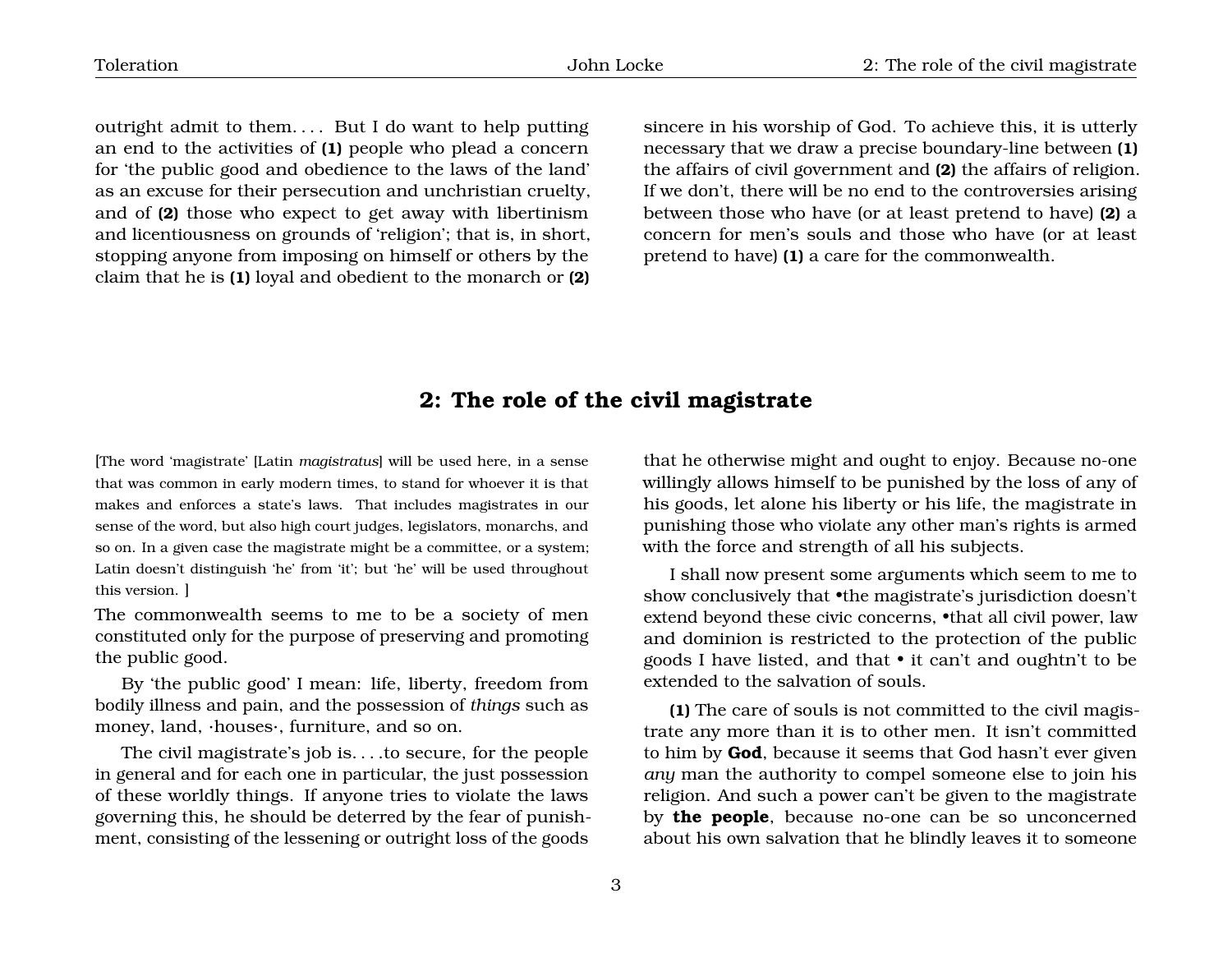else—whether monarch or subject—to tell him what faith or worship to embrace. And anyway •the life and power of true religion consists in faith, •·faith involves believing·, and •no-one *can* just believe what someone else tells him to believe, even if he wants to. Whatever we ·audibly· *say*, whatever outward worship we conform to, if we aren't fully convinced that what we say is true and how we worship is pleasing to God,. . . .we'll merely have set up obstacles to our salvation. . . .by adding •hypocrisy and •contempt of God's majesty to our catalogue of sins.

**(2)** It can't be up to the magistrate to take care of souls, because his power consists only in outward force, whereas true and saving religion consists in the inward faith of the soul, without which nothing can be acceptable to God, and which the nature of the human mind won't allow to be compelled by any outward force. Confiscation of goods, imprisonment, torture—nothing like that can make men change their inward judgments about things.

[Locke's next few words might suggest that this work was written as a letter to the person who claimed to have been its recipient; but here and elsewhere Locke uses 'You say:' to introduce thoughts that he knew *that* man would not have had. These are addressed simply to the reader, whoever he or she may be. On page [27](#page-27-0) he uses 'you say' and the like in addressing a heretic.]

But you say: 'The magistrate can use arguments that will draw the heterodox to the truth, and effect their salvation.' So he can, but so can anyone else. In teaching, instructing, and correcting error by reason, he can certainly do what any good man can fittingly do; being a magistrate doesn't stop him from still being human and Christian. But it is one thing to persuade, another to command; one thing to press with arguments, another with judicial rulings. . . . The civil power should not ·try to· establish any articles of faith or doctrine, or any forms of worship, by the force of its laws. Laws without penalties have no force, and in our present context penalties are just silly, because they have no power to change anyone's mind. . . . The only way to change men's opinions is through *light*, and you can't produce light ·in someone's mind· by torturing him.

**(3)** It can't be the civil magistrate's job to care for the salvation of men's souls, because even if laws and penalties *could* change men's minds, that would do nothing for the salvation of their souls. Even if there were only one truth, one road to the heavenly home, what hope is there that more men would be led into it if they had to •walk out on the light of their own reason, •oppose the dictates of their own consciences, and •blindly submit to the will of their governors and worship God in the way that was established by law in the countries where they were born? In the variety of opinions in religion, the narrow way into heaven would be narrow indeed! It would be open only to those from one geographical region; whether a man received eternal happiness or eternal misery would depend on where he was born—which is utterly absurd and not worthy of God.

I could have presented other considerations leading to the same conclusion; but the ones I have given seem to me sufficient to show that the civil government's power relates only to the public good, attending only to the care of the things of this world and having nothing to do with the world to come.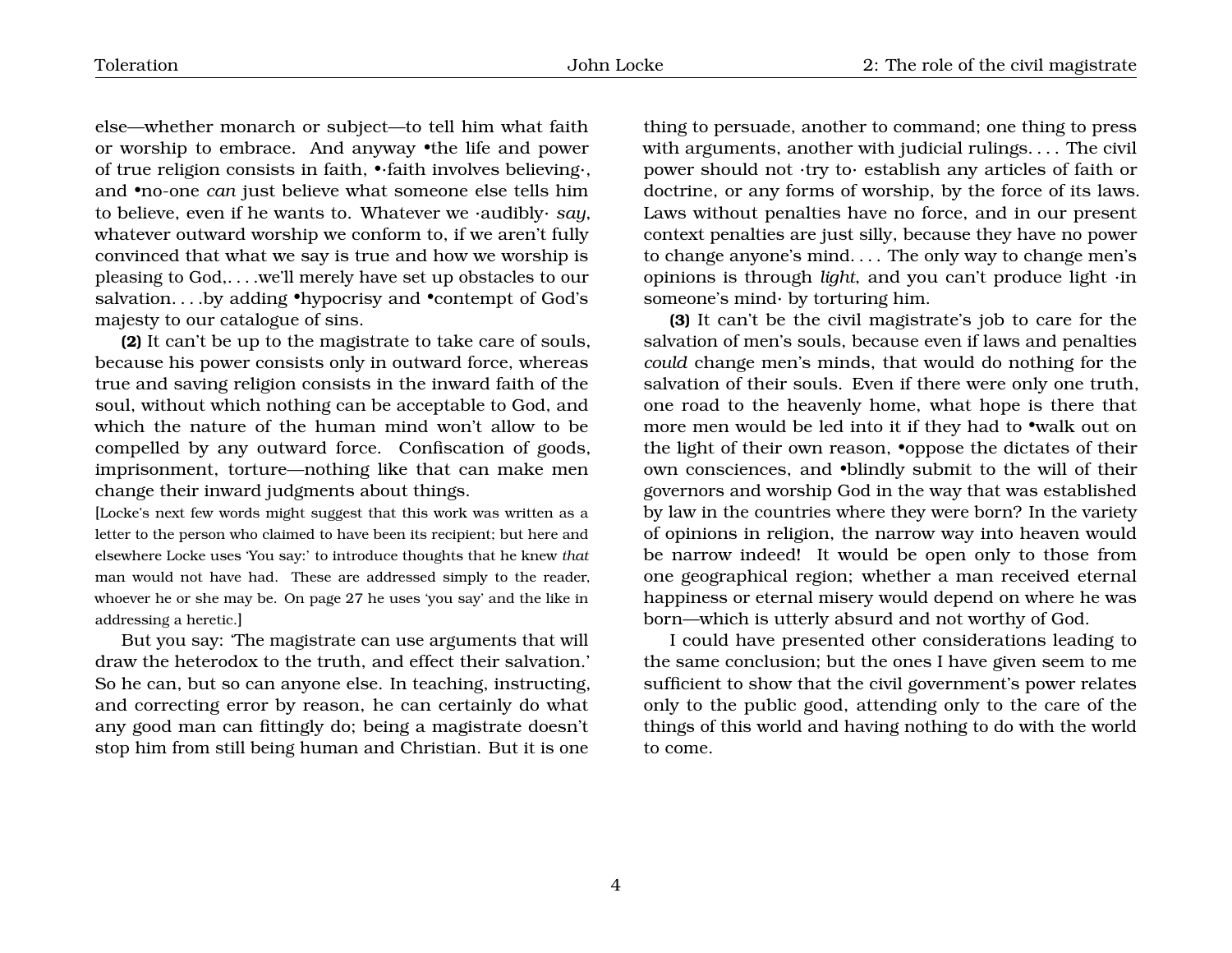## <span id="page-6-0"></span>**3: What is a church?**

Let us now consider what a church is. A church seems to me to be a free society of men who voluntarily come together to worship God in a way that they think is acceptable to Him and effective in saving their souls.

I repeat: a 'free' society that men join 'voluntarily'. No-one is *born* a member of a church; otherwise the religion of parents and grandparents would be inherited by the children in the same way that they inherit wealth and land—and you can't imagine anything more absurd than that. So there it is: No-one is by nature bound to any particular church or sect; everyone voluntarily joins the society in which he thinks he has found the creed and mode of worship that is truly acceptable to God. He joined that communion in the hope of salvation, and that hope is the only reason he can have for staying there. If later on he discovers something erroneous in the doctrine or unsuitable in the worship, he should be just as free to leave that society as he was to join it in the first place. He can't be held by any bonds except what come from the certain expectation of eternal life. A church, then, is a society of members voluntarily uniting for that purpose.

What we have to consider now is what power this church has and what laws it is subject to.

No society, however free it is, and however slight the basis is for its existing—whether it is a society

•of scholars for doing philosophy,

•of merchants for transacting business, or

•of men of leisure for conversation and the exchange of ideas,

—can survive and not fall to pieces unless it is regulated by some laws; and the same holds for any church. Place and time of meeting must be agreed on; conditions for membership and for exclusion must be established; and so on. . . . But since the members of this society  $\cdot$ or church $\cdot$ joined it freely and without coercion, as I have shown, it follows that the right of making its laws must belong to the society itself—or anyway to those whom the society has by common consent authorised to do this.

But you say: 'No society can be a true *church* unless it has a bishop or presbyter with ruling authority derived—through an uninterrupted succession—from the apostles themselves.' ·I have three things to say in reply to that.·

**(1)** Show me the edict by which Christ imposed that law on His Church—I mean one that says this clearly and explicitly. I have a point in demanding this, namely that Christ seemed to imply the opposite, when he promised us that 'wheresoever two or three are gathered together' in His name He will be in the midst of them [*Matthew* 18:20]. Think about it: does an assembly that has Christ in the midst of them lack anything needed to make it a true church? It certainly doesn't lack anything needed for the salvation of souls, and that is all that matters.

**(2)** Consider those who lay so much stress on a continuous succession of church rulers coming down from Christ's founding of the Church: look at how greatly they have disagreed among themselves! These disagreements ·over which of them is 'the true Church'· puts us in a position to *think* about it and to *choose* the church of our preference.

**(3)** I'll admit that your church has a ruler established by as long a succession as you like, if you'll admit that I am free to join the society that I believe contains what I need for the salvation of my soul....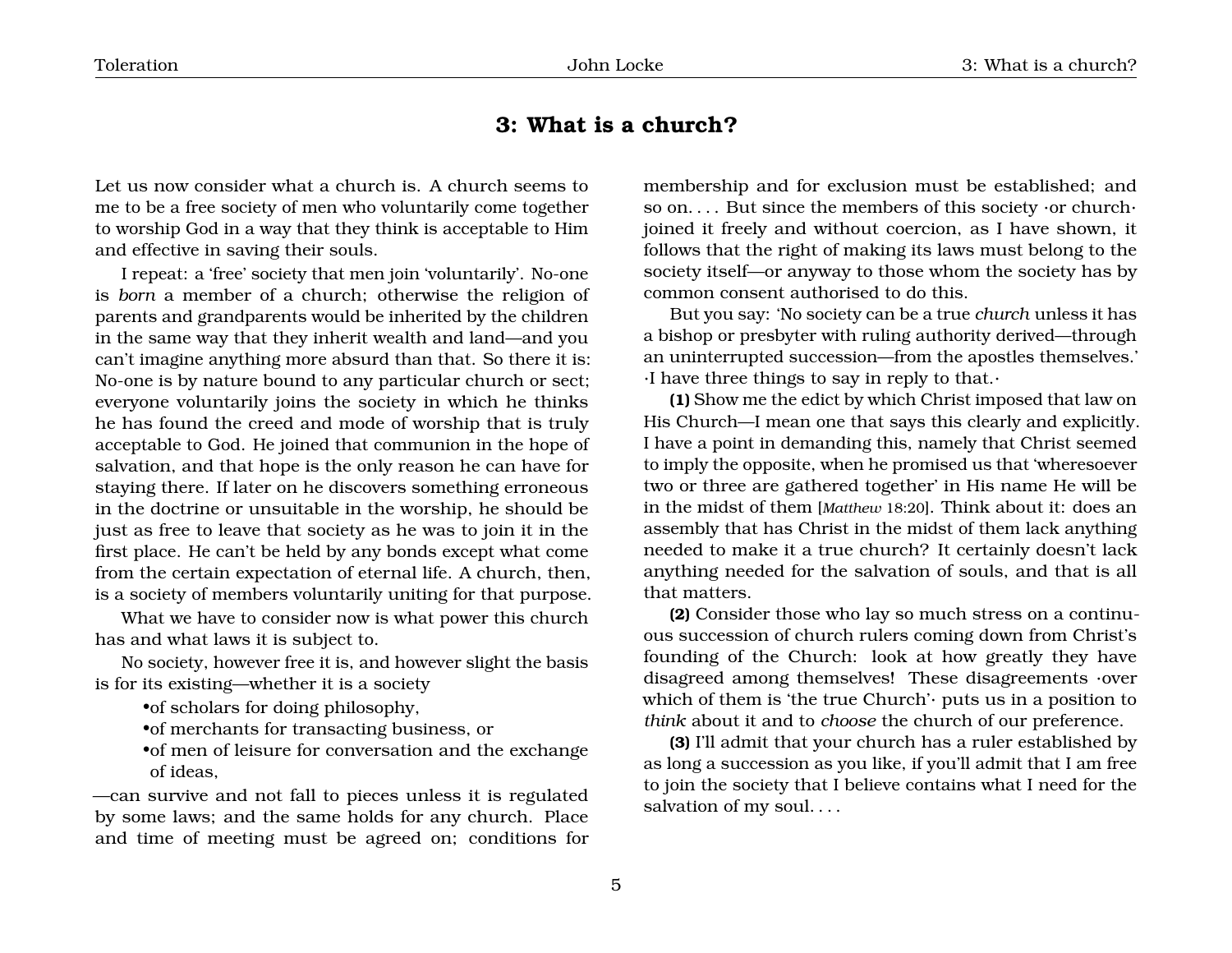It is fair to ask those who are so solicitous about 'the true Church' the following question. Consider these two:

•The conditions for belonging to the Church consist purely in things that the Holy Spirit has in the Scriptures explicitly declared to be necessary to salvation; •Men may impose their own inventions and interpretations on others as if they were of divine authority, and may establish by ecclesiastical laws—as absolutely necessary to the profession of Christianity—things that the Holy Scriptures don't mention or anyway don't explicitly command.

My question is this: Which of those is more agreeable to the Church of Christ? Someone who requires for ecclesiastical communion things that Christ doesn't require for eternal life may go ahead and create a society that fits his opinion and his purposes; but a society based on laws that are not Christ's, which excludes from its membership people whom He will one day receive into the Kingdom of Heaven—how can that be called a church of Christ?.... The Gospel often declares that the true disciples of Christ must suffer persecution; but I can't find anywhere in the New Testament that the Church of Christ is to persecute others, and force others by fire and sword to embrace her faith and doctrine.

The purpose of a religious society (I repeat) is the public worship of God and through that the acquisition of eternal life. That should set the limits •to discipline within such a society and •to all ecclesiastical laws. Nothing should or could be transacted in this society relating to public goods or the possession of land; no force is to be used here on any occasion whatsoever, for force belongs wholly to the civil magistrate, and the ownership of external goods is under his jurisdiction.

You say: 'Then what sanction can ecclesiastical laws have if they can't be backed up by force?' I answer:. . . . The 'arms'—·the 'force·'—by which the members of this society are kept in line consist in exhortations, warnings, and advice. If these don't succeed in correcting the delinquents and redirecting those who stray, the only thing the society can do with these stubborn and obstinate people for whom there is no hope of reformation is to throw them out. This is the last and utmost 'force' of ecclesiastical authority. In such a punishment the *whole* effect of the punishment is that the offender stops being a member of that church; nothing more.

Having settled these things, let us turn now to the question of the limits on official toleration.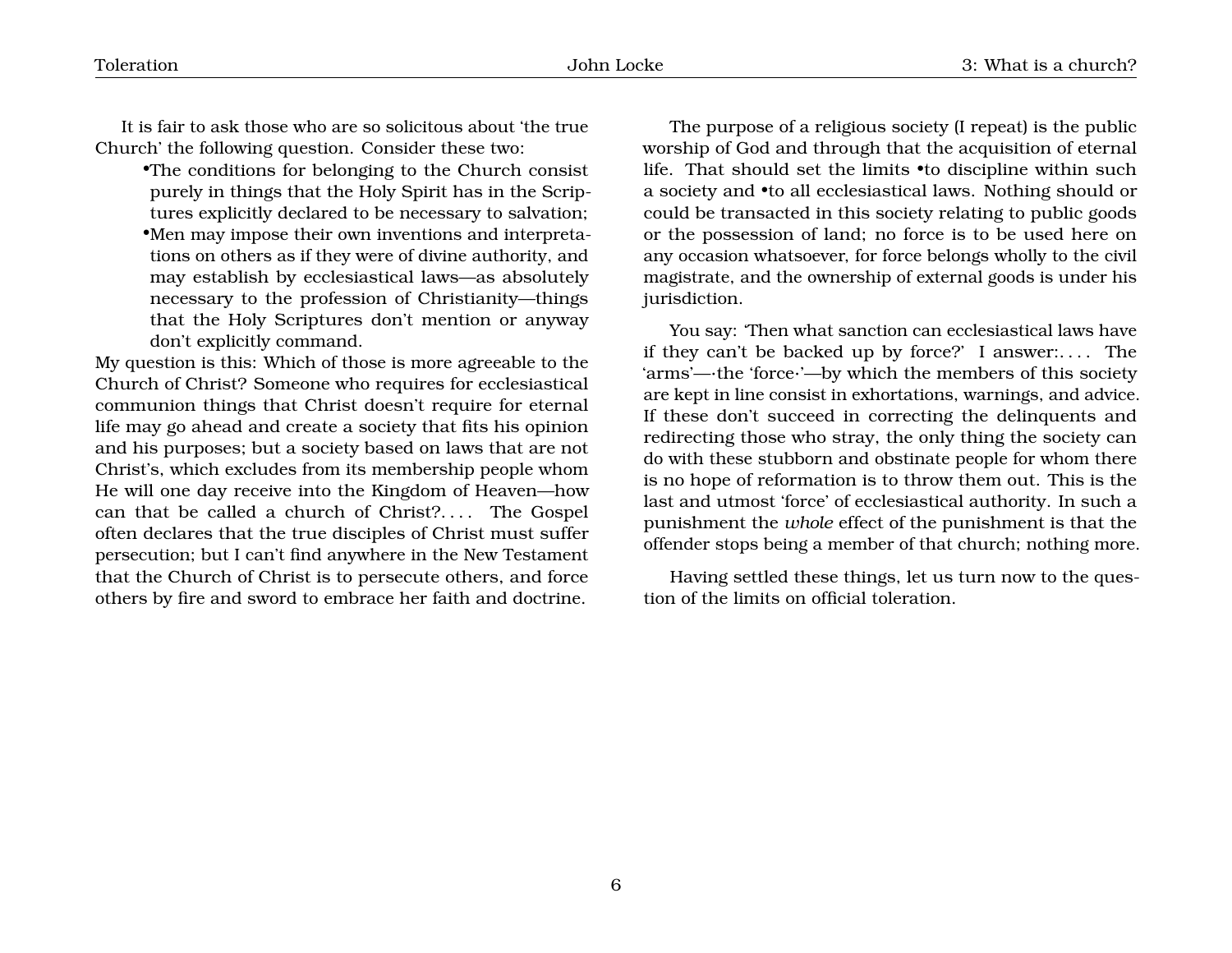# <span id="page-8-0"></span>**4: The limits on toleration**

#### ·BETWEEN A CHURCH AND ITS MEMBERS·

No church is obliged as a matter of toleration to retain as a member anyone who, after warnings, continues obstinately to offend against the society's laws. The laws are what hold the society together; if members could break them with impunity, the society would collapse. Still, care should be taken that the process of excommunication—what is said and what is done—doesn't involve anything by which the person in question is physically or financially harmed. For all force (I repeat) belongs only to the magistrate; no private persons should ever use force except in self-defence. Excommunication doesn't and can't deprive the excommunicated person of any civil goods that he formerly possessed: all those things are matters for the civil government and are under the magistrate's protection. The whole force of excommunication consists in the society's declaration that

> one of its members is being separated from the main body—·amputated, as it were·—and with the ending of that connection there is also an end to that person's participating in certain activities that the society allows to its members.

These are activities that no-one has a civil right to engage in; a person doesn't suffer a civil injury if a church minister refuses him the bread and wine (in celebrating the Lord's Supper) which was bought with someone else's money.

#### ·BETWEEN PRIVATE PERSONS·

No private person has any right to encroach in any way on another person's civil goods because he declares his allegiance to another church or religion. Anything that a man has as a matter of human rights or civil rights is to remain inviolably *his*. These are none of religion's business. Whether the man is Christian or pagan, he is to be kept safe from violence and injury. Indeed, we should go beyond mere justice, adding benevolence and charity; the Gospel commands this, reason urges it, and it is favoured by the natural fellowship we are born into. [That is our fellowship merely as human beings; our •natural membership of that group stands in contrast with our •voluntary membership of a church or other society.] If someone strays from the right path, that is his misfortune, not yours; and your belief that he will be miserable in the after-life is not a reason for you to give him a bad time in his present life.

#### ·BETWEEN CHURCH AND CHURCH·

What I say about toleration between private persons who differ in religion applies also to particular churches; they relate to one another pretty much as private persons do, with none of them—even ones to which the civil magistrate belongs—having any kind of jurisdiction over any other. The civil government can't give a church any new rights, any more than a church can do that for the civil government. A church starts as a free and voluntary society, and it retains that status whether or not a magistrate joins it or leaves it. The magistrate's joining doesn't give a church the power of the sword, and his leaving doesn't deprive it of its right to instruct and to excommunicate. This is the basic unchangeable situation of a spontaneous society: it has the power to remove any of its members who break its rules; and it can't, through the acquisition of new members, come to have jurisdiction over anyone who doesn't belong to it. So there should be, between churches as between private persons, equity and friendship with no claims of superiority or jurisdiction.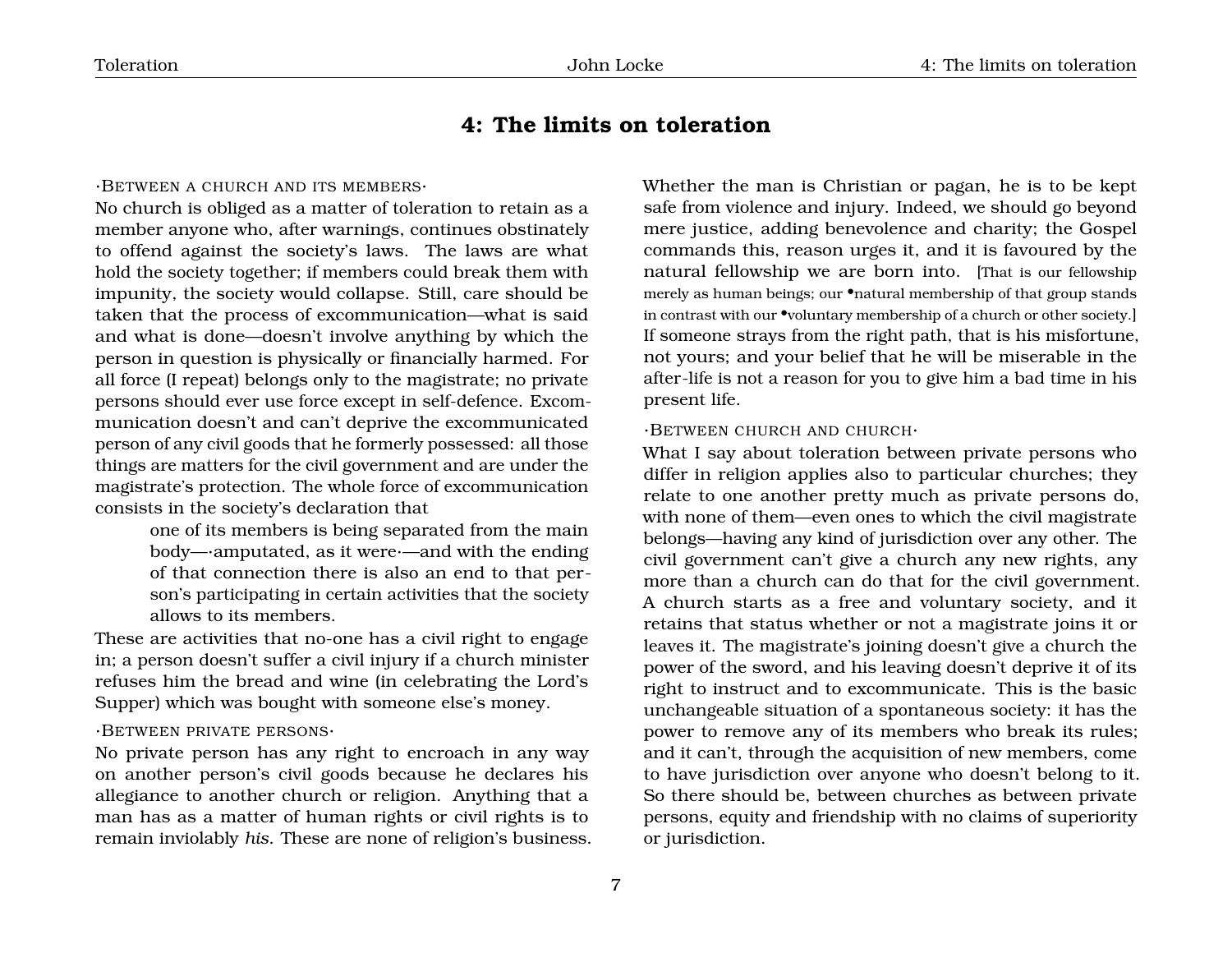For an example that may help to clarify this, let us suppose that the city of Constantinople [today's Istanbul] contains two churches, one of Calvinists and the other of Arminians [= roughly 'Dutch protestant anti-Calvinists']. Will anyone say that one of these churches has a right to confiscate the goods of the members of the other (we see this happening in some places) or to exile or execute them, just because they differ in some doctrines and ceremonies, while the Turks stand around laughing at how cruelly Christians rage against Christians? If one of these churches does have this power of ill-treating the other, •which of them is it? and •why? No doubt someone will answer that it's the orthodox church that has authority over the erroneous or heretical one. This is an inflated way of saying *nothing*. Every church is orthodox to itself and erroneous or heretical to the others;. . . .so that the controversy between these churches about the truth of their doctrines and the correctness of their worship is a stand-off; and no judicial authority, in Constantinople or anywhere else, can give a judgment that settles it. That decision is to be made only by the Supreme Judge of all men. To Him alone belongs the punishment of those who are in error. . . .

And even if we did know for sure which of these two quarreling churches was in the right, that wouldn't give to that church the right to destroy the other. Churches have no jurisdiction in worldly matters, and anyway fire and sword are not proper instruments for correcting men's errors and informing them of the truth. Suppose, however, that the civil magistrate is inclined to favour one of the churches and to give them his sword with permission to use it to chastise the dissenters as they pleased. Will anyone say that a Christian church can get jurisdiction over its brethren from a Turkish emperor? [See note on 'magistrate' on page [3.](#page-4-0)] An unbeliever who doesn't himself have any authority to punish Christians for the articles of their faith can't confer such an

authority on any society of Christians, giving them a right that he doesn't have himself. And the reason why that is so in Constantinople is equally a reason in any Christian kingdom. The civil power is the same everywhere; the civil power that a Christian prince can give to a church is the same as what a heathen prince can give—namely *nothing*.

It is worthwhile to notice that the most hostile of these defenders of truth, these opposers of error, these protestors against schism, hardly ever let fly with their burning zeal for God unless they have the civil magistrate on their side. But when the magistrate gives them the upper hand, the peace and charity that they have been maintaining are immediately laid aside. When their civil power isn't adequate ·for the task of suppressing rival churches·, they can bear most patiently and harmlessly the otherwise frightening epidemic of idolatry, superstition, and heresy in their neighbourhood. They don't freely and vigorously •argue against errors that are in favour with the magistracy. Yet the only way to propagate truth is through reasoning and •argument, combined with gentleness and benevolence.

In short: no individual or church or commonwealth has a right to attack the civil rights and worldly goods of anyone on pretence of religion. If you disagree, think about what a pernicious a seed of discord and war, what a powerful provocation to endless hatreds, rapines, and slaughters you—·or anyway your opinion·—is offering to mankind. No peace and security among mankind—let alone common *friendship*—can ever exist as long as people think that governments get their authority from God and that religion is to be propagated by force of arms.

#### ·BETWEEN CLERICS AND OTHERS·

Let us see what the duty of toleration requires from those who are distinguished from the rest of mankind ('the laity', as they like to call us) by some ecclesiastical character and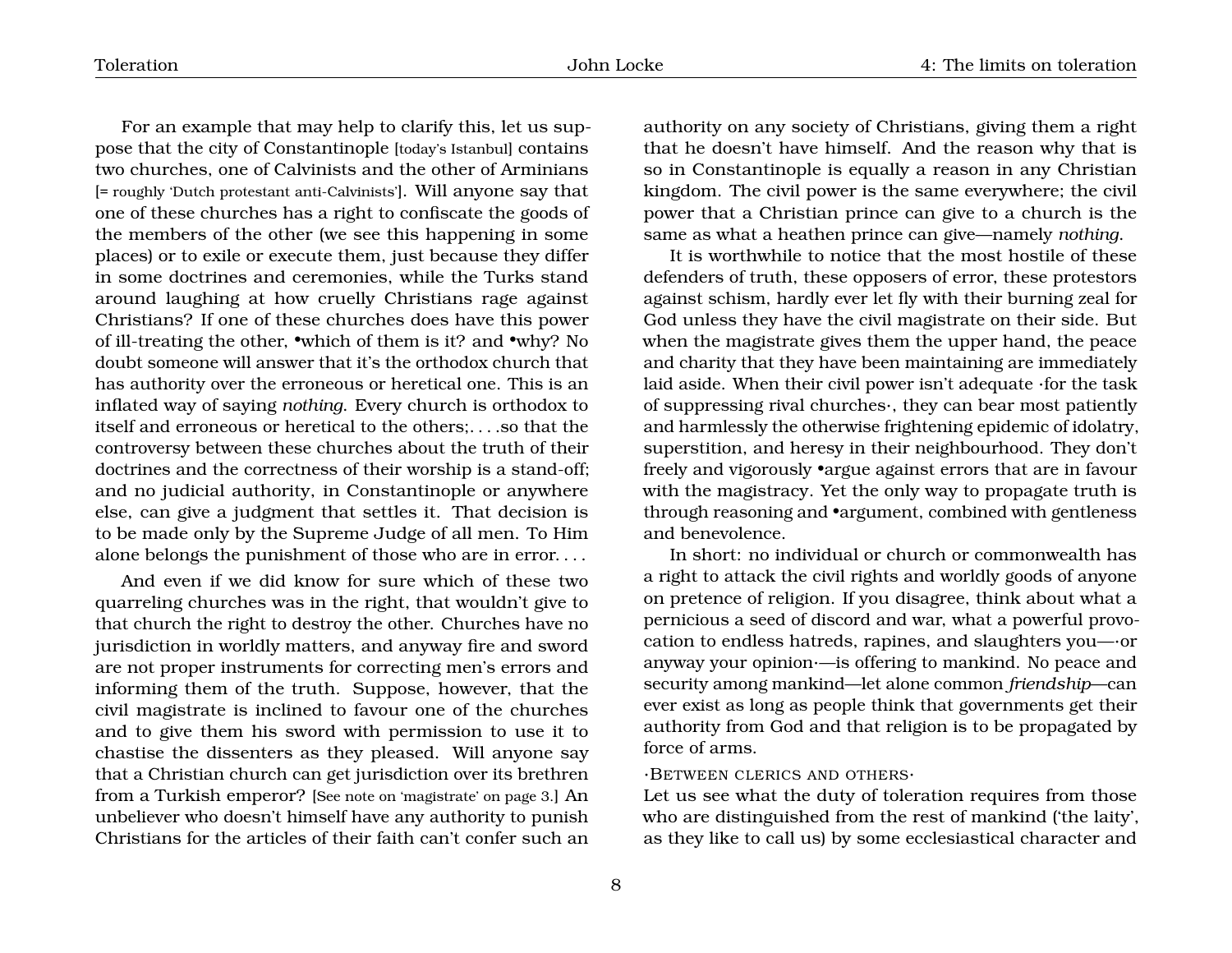office—bishops, priests, presbyters, ministers, and so on. This isn't the place to explore the origins of the clergy's power and dignity. I'll just say this: wherever their authority comes from, its source is ecclesiastical; so it should be kept within the bounds of the Church and not extended to civil affairs, because the Church is absolutely separate and distinct from the commonwealth. The boundaries of each are settled and immovable. •Mixing together these two societies which are utterly distinct in

•how they originated, •what they are for, and •what they do

is tantamount to jumbling together heaven and earth—and two things can't be more distinct than those! So no church official, whatever his rank may be, can deprive another man of liberty or of any part of his worldly goods on the grounds that there is a religious difference between them. What isn't lawful for the whole Church can't be lawful for any of its members.

It's not enough for an ecclesiastic to abstain from violence, plunder and all sorts of persecution. Someone who claims to be a successor of the apostles, and takes on the role of teacher, ought to impress on his hearers the duties of peace and goodwill towards all men, heretical and orthodox. . . . He should urge all his flock—private persons and any magistrates there may be there—to charity, meekness, and toleration, and try to cool down all the heat and unreasonable hostility towards dissenters that a man may be led into •by his own fiery zeal for his own sect or •by the crafty manipulations of others. I won't go into details about how—and how much—Church and state would profit if pulpits everywhere proclaimed this doctrine of peace and toleration; if I did, I might seem to be coming down too hard on men whose dignity I don't want to be diminished by myself or anyone

else. I'll just say that *that is how it ought to be*; and if anyone purporting to be a minister of God's word and a preacher of the gospel of peace teaches otherwise, either he doesn't understand his duties or he neglects them, and ·either way· he will be answerable to the Prince of peace for this. If Christians are to be told—·and they certainly *are*·—not to retaliate even if someone inflicts on them 'seventy times seven' injuries [*Matthew* 18:22], how could it be right for them to 'retaliate' against people who haven't done them any harm? I mean people who are merely minding their own business, and merely want—whatever common opinion may think—to worship God in a way that they think is acceptable to Him and to cling to the religion that gives them their best chance of eternal salvation. In issues of bodily health in private life, everyone suits his own convenience, and follows the course that *he* likes best. No-one complains that his neighbour is managing his affairs badly. No-one is angry with someone else for an error committed in sowing his crops or choosing a husband for his daughter. No-one scolds a spendthrift for wasting his money on drink.... But if any man •doesn't regularly go to church, or •doesn't, in church, exactly follow the established ceremonies, or •doesn't bring his children to be initiated in the rites of some church or other, this immediately causes an uproar. Everyone is ready to avenge this great crime, and the zealots can hardly restrain themselves from punishing the man in advance of his being formally tried and convicted and *then* condemned to the loss of liberty, goods, or life. If only the ecclesiastical orators in all the sects would put their energies into •arguments that would correct the errors of dissidents rather than into •punishing the dissenters themselves. They shouldn't make up for their lack of reasons by using the instruments of force, which are unseemly in a Churchman's hands. They shouldn't reinforce their eloquence or learning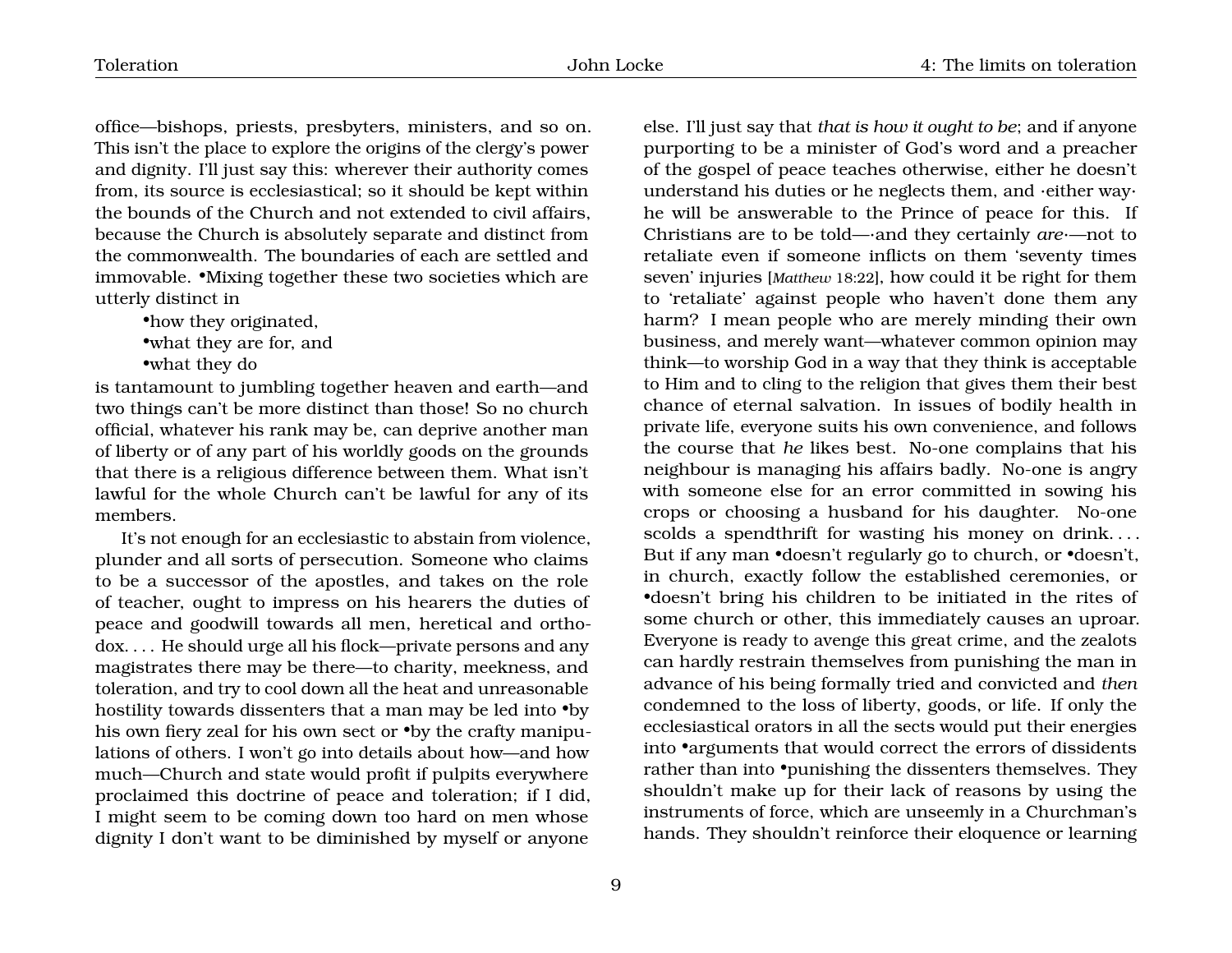with an appeal to the magistrate's authority; if they do, they'll create a suspicion that despite their front as lovers of the truth they are really using fire and sword in the pursuit of worldly dominance. It won't be easy to convince intelligent men that that someone who—dry-eyed and content with himself—delivers his brother to the executioner to be burned to death is acting purely from a strong desire to save that brother from the flames of hell in the world to come.

#### <span id="page-11-0"></span>**5: The magistrate's role in all this**

Let us now consider magistrate's role in this matter of toleration; it is certainly a big one.

I have shown that the care of souls is not the magistrate's business,. . . .which consists in prescribing laws and enforcing them through a penal system; whereas charitable care, which consists in teaching, warning and persuading, is something that any man is free to do. [Locke writes that sentence with two made-up-Latin words *authoritativa* and *charitativa*—as it were 'authoritocracy' and 'charitocracy'. Neither word occurs again in this work.] So the responsibility for each man's soul is *his*; it is to be left to him. You say: 'What if he neglects the care of his soul?' Well, what if he neglects the care of his health? or of his estate? They are nearer to the magistrate's jurisdiction than the man's soul is; so is it all right for the magistrate to set up a law explicitly forbidding people to become poor or sick? Laws try to secure that a person's goods and health are not harmed by fraud or violence on the part of others; but they don't try to secure them against negligence bad management by the person himself.... •Suppose a prince wanted to force his subjects to accumulate riches: is he to make a law requiring them to become merchants or musicians? Or to force everyone to become a shopkeeper

or metal-worker, because some people thrive and grow rich in these occupations? •Or suppose he wants to make his subjects preserve the health and strength of their bodies. Will he forbid them by law to consult any but •Roman physicians and require them to live according to •their prescriptions? No medicine or chicken soup that wasn't prepared in the Vatican or in a Geneva shop—*really*?

You say: 'There are a thousand ways to wealth, but only one way to heaven.' Well said! And especially by people who want to force men to take this or that way; for if there were several ways to heaven, there would be no shadow of a case to be made for compulsion.

Well, now: suppose that I am marching vigorously along the road which, according to the sacred geography, leads straight to Jerusalem; why do people beat and harass me? ·They *say* that it is· because

•I am wearing the wrong kind of boots; or

•my hair isn't cut in the right way; or

•I haven't been washed clean [= 'baptised']; or

•I eat meat as I walk (or some other food that I eat for the sake of my stomach); or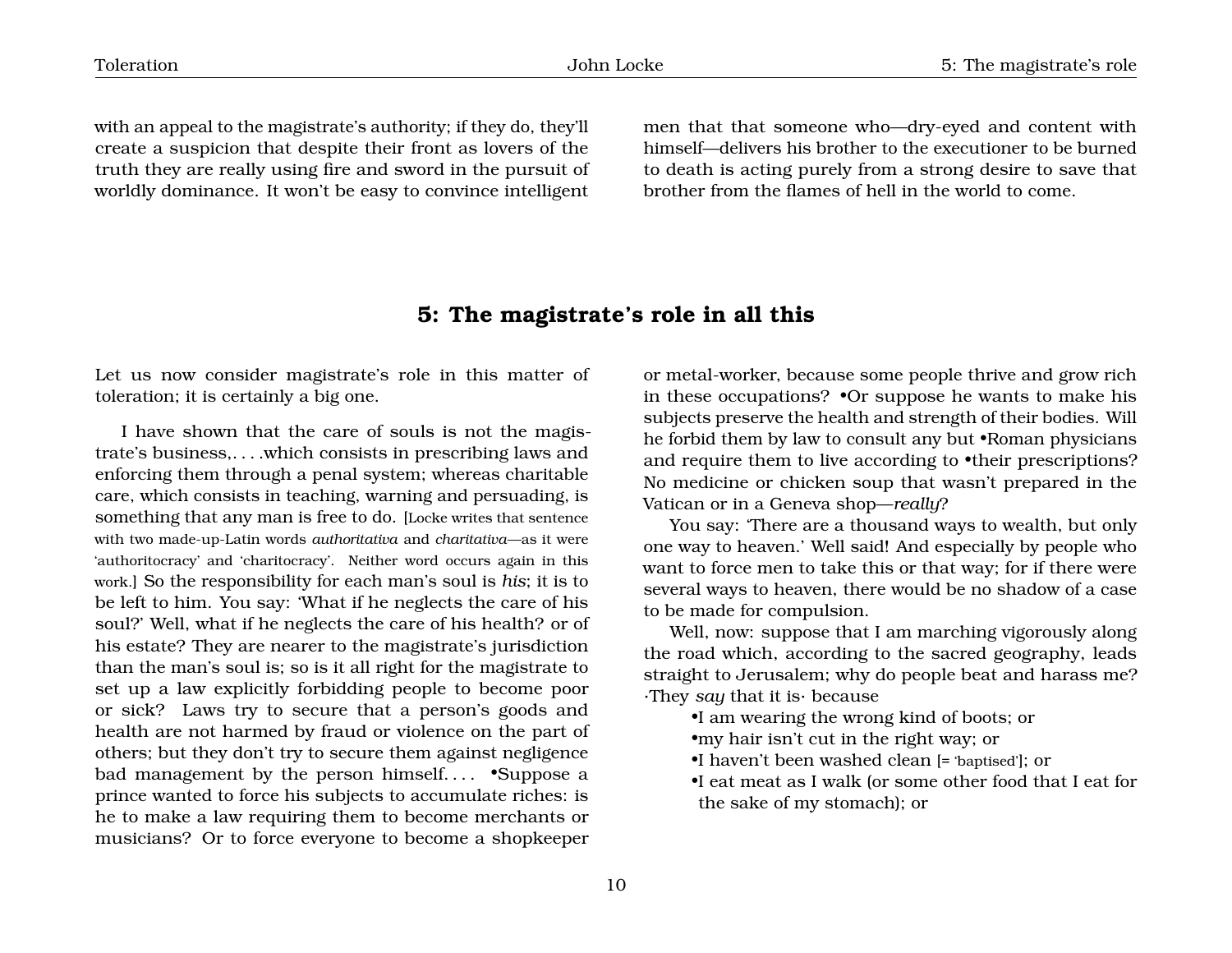- •I avoid certain detours that seem to me to lead to brambles or precipices; or
- •I choose, amongst several paths leading the same way, the one that looks straightest and cleanest; or
- •I avoid the company of travellers who are more jolly than they ought to be; or
- •I avoid the company of travellers who are more gloomy than they ought to be; or
- •I follow a guide who is clothed in white or crowned with a mitre; or
- •I follow a guide who is not clothed in white or is not crowned with a mitre.

Only superstition or hypocrisy could connect •such frivolities with religion or the salvation of souls; but if we *think straight* about the matter we'll see that •they are the sorts of things that make enemies of Christian brethren who agree on the substantial and truly fundamental part of religion.

Suppose we grant to these zealots who condemn all dissent from their ways of doing things that these differences of detail—·what I have listed as 'frivolities'·—lead people to follow different roads. What use can we make of that? Only one road truly leads to eternal happiness—but which one? We aren't sure! I can studiously search for my own answer to this; and that will give me as good a chance of finding the way to heaven as I could get by letting the question be answered by the laws of the land.  $\cdot$ Suppose that $\cdot$  I have a weak body, sunk under a wasting disease for which (I think) there is one only remedy, but I don't know what it is. Should the magistrate prescribe a remedy for me, just because there's only one and we don't know what it is? If there is only one way for me to escape death, does that make it safe for me to do whatever the magistrate ordains? These are things that everyone ought to inquire into for himself, earnestly and thoughtfully trying to get the answers by his

own endeavours, not treating this knowledge as the special possession of some kind of men. Monarchs are born with more power than other men, but in nature they are equal. The right to rule, and practised skill in ruling, don't bring with them secure knowledge of other things, least of all of true religion.... But suppose that •the way to eternal life probably *is* better known by a monarch than by his subjects, or at least that •in the prevailing uncertainty we'll do best by obeying his dictates. You say: 'If he ordered you to earn your living as a merchant, would you beg off because you doubted if you could succeed in that trade?' I answer: I would become a merchant on the monarch's command, because if I failed at that he is well able to make up for my loss in some other way. If he really does (as he says) want me to thrive and grow rich, he can set me up again when unsuccessful ·trading· voyages have broken me. But that's not how things stand with the life to come. If I take the wrong road with regard to *that*, I am undone, and the magistrate *can't* repair my loss or ease my suffering. . . . What security can be given for the kingdom of Heaven?

You may say: 'The secure judgment about the affairs of religion comes not from the civil magistrate but from the Church. What the civil magistrate does is to order us to follow the Church's decisions in our actions and our beliefs—to ensure by his authority that no-one acts or believes in the business of religion otherwise than the Church teaches. The Church is the source of judgment about religious matters, and the magistrate makes obedience to the Church's judgments a matter of law which everyone—the magistrate included—is required to obey.' I reply: Anyone can see that the label 'the Church', which was venerable in the time of the apostles, has often been used in more recent times to throw dust in people's eyes. In our present context, it does nothing for us. The one narrow road to heaven isn't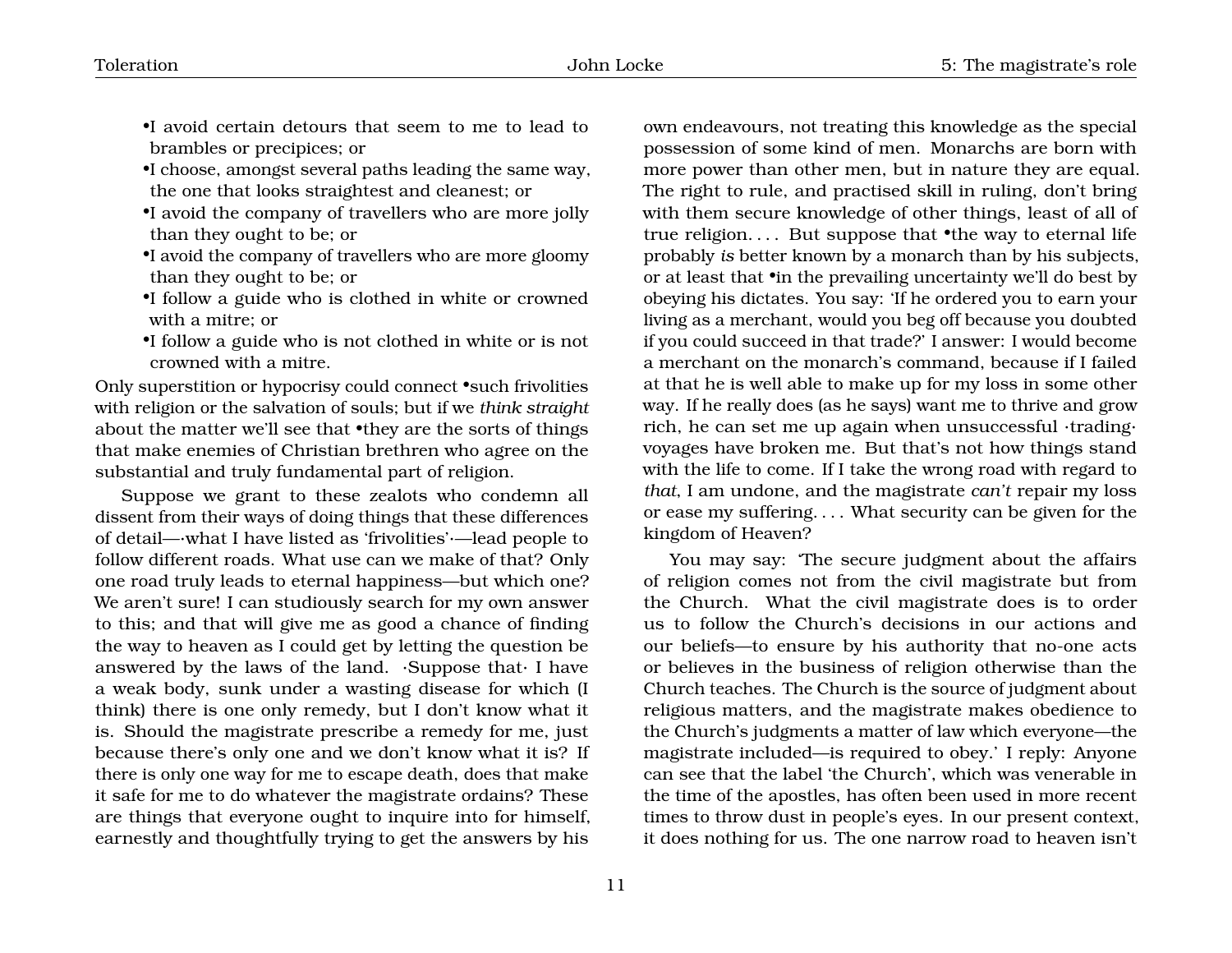better known to the magistrate than to private persons; so I can't safely be guided by him, who probably knows as little about the way to heaven as I do, and who certainly isn't as concerned for my salvation as I am. Ever so many kings of the Jews led the blindly following Israelites into idolatry and thereby into destruction. [Re 'king' and 'magistrate', see note on page [3.](#page-4-0)] Yet you tell me to cheer up and accept that everything is now safe and secure, because what the magistrate is enforcing are not his religious decrees but those of the Church! Of what church? Certainly the one he likes best. 'He who compels me by laws and penalties to join some church isn't bringing his own judgment into this'—a likely story! What's the difference between his leading me himself and his delivering me over to be led by others? I depend on his will either way; he determines my eternal state either way. . . . If the religion of any church becomes true and saving because it is lavishly praised by its own prelates and priests and hangers-on, what religion will ever be regarded as erroneous, false, and destructive? I am doubtful concerning the doctrine of the Socinians; I am suspicious of both the Papist and Lutheran forms of worship; will it be ever safer for me to join one of those churches on the magistrate's command, because in religion his commands are all based on the authority and advice of the doctors of that church?

The fact is that a church (if a convention of clergymen making decrees must be called by that name) is usually more apt to be influenced by the ·royal· court than the court is to be influenced by a church. How the church fared under orthodox and Arian emperors is very well known. And if you want something more recent, look to the recent English examples of Henry VIII, Edward VI, Mary, and Elizabeth: see how easily and smoothly the clergy adapted their decrees—-articles of faith, form of worship, *everything*—to the inclinations of those kings and queens. But those kings and queens had such different views in religion, and ordered such different religious conduct, that no sane man (I almost said 'except an atheist') will say that a sincere and upright worshipper of God could—without offence to his conscience or his veneration for God—obey all of them. What more is there to say? A king lays down the law for another man's religion on the basis of •his own judgment or •the ecclesiastical authority and advice of others—it's the same thing!. . . .

But the crucial point that absolutely settles this controversy is this: even if the magistrate's opinion in religion is sound, and the road he tells me to follow really is the one endorsed by the Gospel, if I am not thoroughly convinced of that in my own mind I won't reach salvation by following it. No road that I travel along against the dictates of my conscience will ever bring me to the home of the blessed. I can grow rich by the use of skills that give me no pleasure; I can be cured of a disease by remedies that I have no faith in; but I can't be saved by a religion that I distrust or a worship that I dislike. It's pointless for an unbeliever to put on a performance; what God cares about is faith and inner sincerity.... Amid all the aspects of religion that may be doubtful, one thing is certain: a religion that I don't believe to be true can't be true for me or useful for me. . . .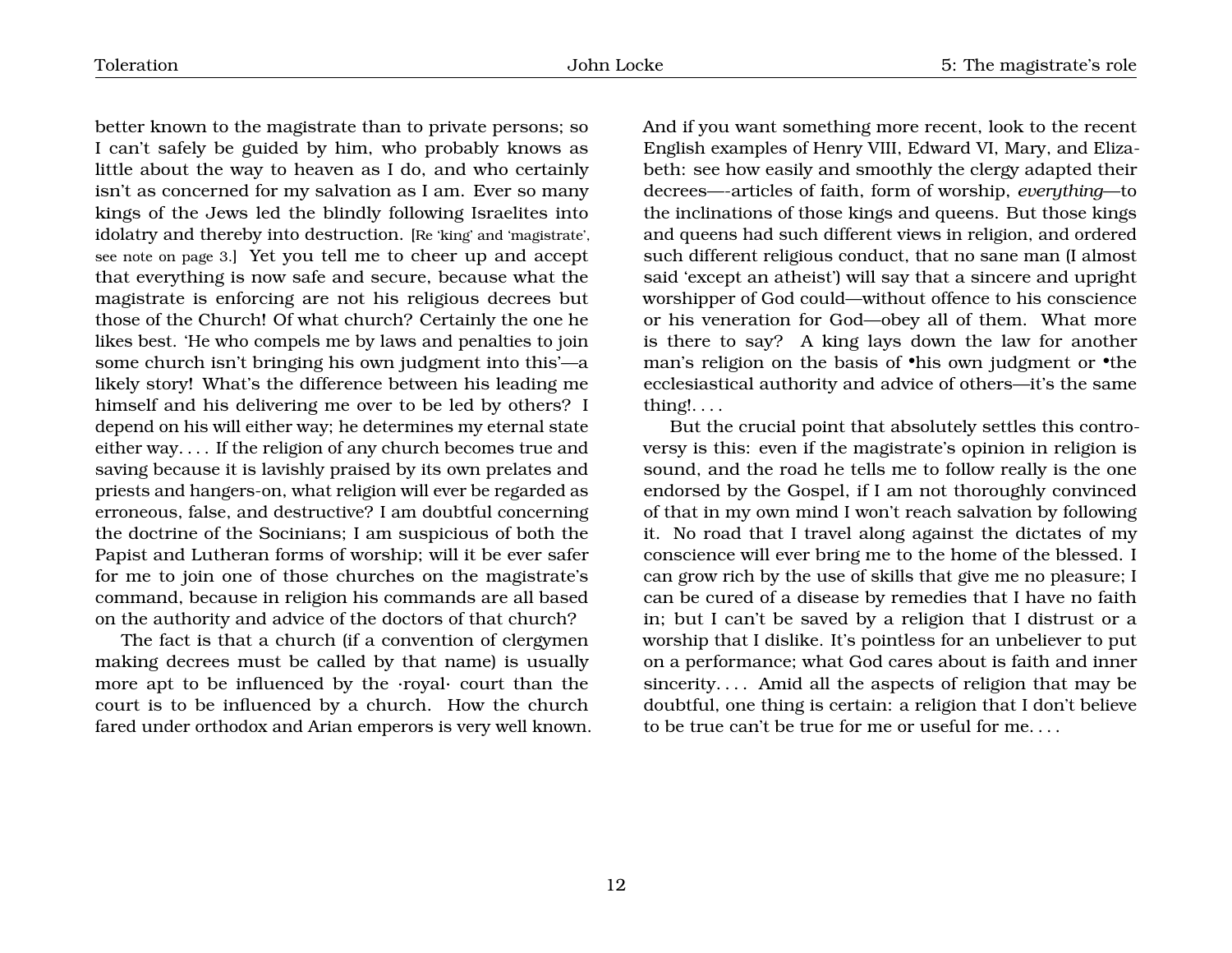### <span id="page-14-0"></span>**6: Church and state: forms of worship**

Now that we have freed men from in any way dominating one another in matters of religion, what are they now to do? Everyone knows and acknowledges that God ought to be publicly worshipped; otherwise why the pressure to attend ·religious· assemblies? So men. . . .should enter into a religious society in which they meet

•to instruct and improve one another,

•to declare to the world that they worship God and offer him such service as they aren't ashamed of and as they think worthy of Him and acceptable to Him,

•by the purity of doctrine, holiness of life, and decent form of worship to draw others to the love of the true religion, and

•to perform other religious things that can't be done by each private man on his own.

I call religious societies *churches*. The magistrate, I say, ought to tolerate them, because what they are doing is something that it is lawful for any individual to do, namely to take care of the salvation of his soul. And this holds equally for a national church and for independent congregations.

There are two main aspects to any church—**(1)** outward form and rites of worship and **(2)** doctrines; and these must be dealt with separately if the whole matter of toleration is to be clearly understood. ·**(1)** will be the topic of this chapter and the next; **(2)** will be taken up in chapter 8 on page [17](#page-18-0)·.

**(1a)** The magistrate has no power to enforce by civil law—in any church, even his own—the use of any rites or ceremonies in the worship of God; not only because these churches are free societies, but also because no form of divine worship is justifiable unless those who practise it think it is acceptable to God. Anything that is not done in good faith is wrong in itself and not acceptable to God. It is self-contradictory to •allow a religion the purpose of which is to please God and •command its members to behave in ways that will displease God.

[The rest of this chapter says a lot about 'things that are indifferent' (Latin *indifferens*). The term has a very general meaning of 'neither to one side or the other' of some polarity. In our present context *res indifferentes* apparently has to mean 'actions that aren't *in themselves* either morally required or morally forbidden. But then why should Locke and his imagined critic both imply that perhaps the civil law can only concern actions that are 'indifferent'? The preparer of this version has no suggestions to offer.]

You say: 'Are you denying that the magistrate has any power regarding indifferent things? If he isn't allowed that, there is nothing for law-making to do.' No, I readily grant that indifferent things, and perhaps only they, are subject to legislative power. But it doesn't follow that with respect to something indifferent the magistrate may ordain anything he likes. The rule and standard for all law-making is the public good. If something isn't useful to the commonwealth then it may not be required by law, however indifferent it is.

**(b)** Also, things that are utterly indifferent in their own nature are taken out of the magistrate's reach when they are brought into a church and used in the worship of God, because in that use they have nothing to do with civil affairs. The church's only concern is the salvation of souls, and it is none of the commonwealth's business what ceremonies it uses for this purpose. The use or non-use of a ceremony by a religious assembly makes no difference at all to the life, liberty, or estate of any man. [Locke gives an example: a magistrate may require the washing of children because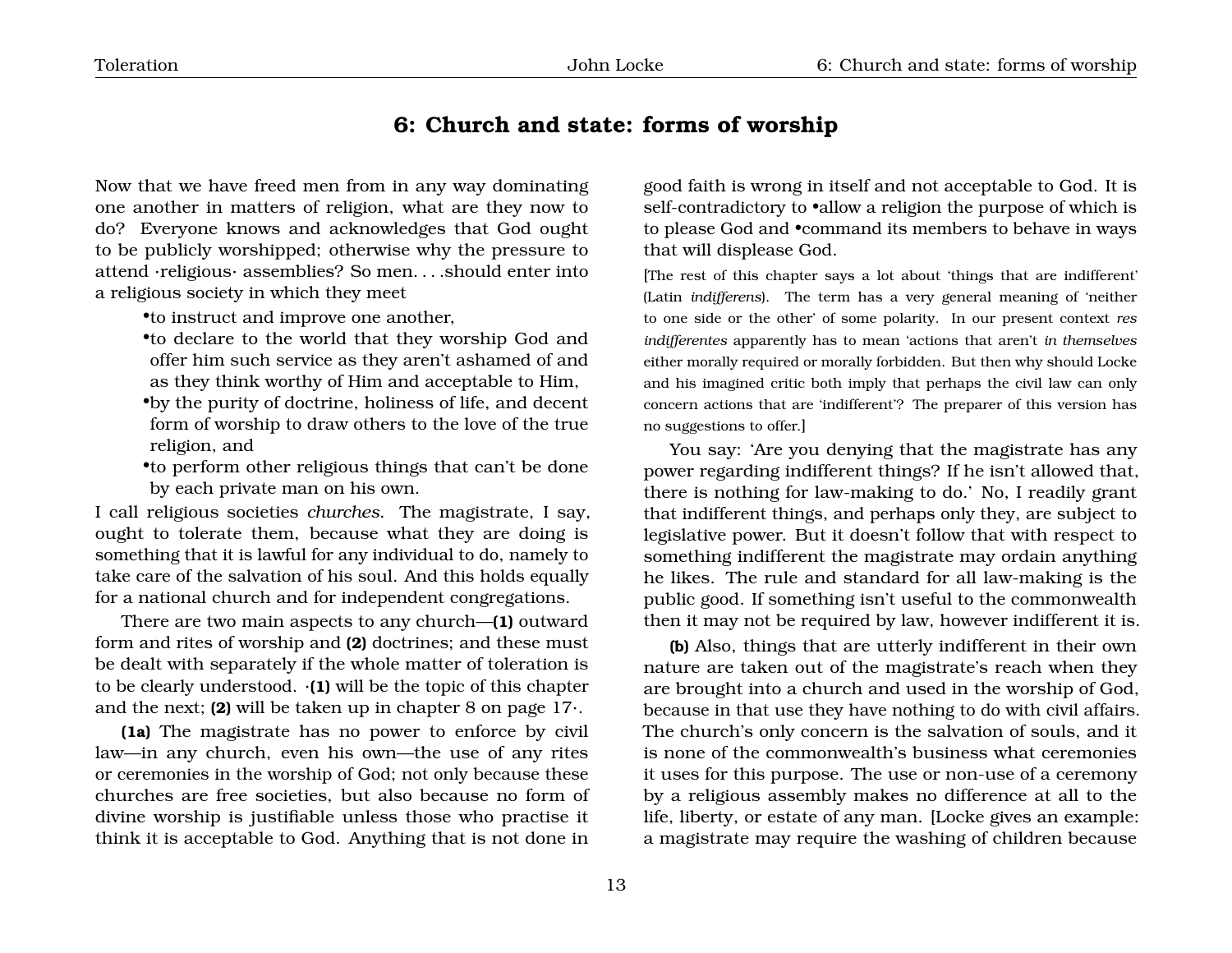he thinks it helps to prevent disease, but it doesn't follow from this that he is entitled to require churches to baptise children. Then he adapts the baptism example to a different slant on the argument:] Let us apply the last case to the child of a Jew, and the thing speaks for itself. A Christian magistrate may well have subjects who are Jews; if we accept that it's wrong to harm a Jew by compelling him against his conscience to do in his religion something that is in its nature indifferent, how can it be all right to do this to a Christian?

**(c)** Things that are in their own nature indifferent can't by any human authority be made any part of the worship of God. Why not? Precisely because they are indifferent! Indifferent things don't have in themselves any power to propitiate the Deity, so no human power or authority can give them enough dignity and excellency to be able to do that. In the common affairs of life the use of indifferent things that God hasn't forbidden is free and lawful, and therefore in those things human authority has a place. But it's not like that with religion. Indifferent things are lawful in the worship of God only if God Himself has instituted them and by some positive command ordered that they be a part of the worship that he will accept from poor sinful men. And when God angrily asks us 'Who required this?', He won't be satisfied with the answer 'The magistrate commanded it'! If civil jurisdiction goes that far, what *can't* be lawfully be introduced into religion? What hodgepodge of ceremonies, what superstitious inventions, might not be imposed on worshippers against their consciences but on the magistrate's authority? For most of these ceremonies and superstitions would consist in the religious use of things that are in their own nature indifferent; there's nothing wrong with them except that God isn't their author. The sprinkling of water and the use of bread and wine are, in their own nature and in everyday life, entirely indifferent; could they

have been introduced into religion and made a part of divine worship except by divine institution? If any human authority or civil power could have done this, couldn't it also command the eating of fish and drinking of ale in the holy banquet as a part of divine worship? Why not the sprinkling of animals' blood, purifications by water or fire, and countless other such things? Although these things are indifferent in common uses, when they are brought into divine worship without divine authority they are as abominable to God as the sacrifice of a dog. . . . So indifferent things are under the power of the civil magistrate, but that doesn't allow them to be imposed on religious assemblies, because in the worship of God they cease to be indifferent. . . .

You say: 'If no aspect of divine worship is to be left to human discretion, how is it that churches themselves have the power to order when and where etc. worship is to be conducted?' My answer to that involves distinguishing •the parts of worship from •the circumstances of worship. Something is a part of the worship if it is believed to be appointed by God and to be pleasing to Him, which makes it necessary. Circumstances are not in this way necessary. Of course worship must occur at some time in some place; but *which* time and place is left open, so they are indifferent. . . . ·Note that the part/circumstance distinction depends on *what is believed to be* pleasing to God·. For example: among the Jews the time and place of worship and the clothing of those who officiated in it were not mere circumstances, but a part of the worship itself; if any of those were varied in any way, they had—·they thought·—no chance of its being acceptable to God; whereas to Christians. . . .these are mere circumstances of worship which each church can vary as it sees fit. [Locke adds a qualification: the institution of the sabbath as a day to be set apart for worship is a part and not a circumstance of Christian worship.]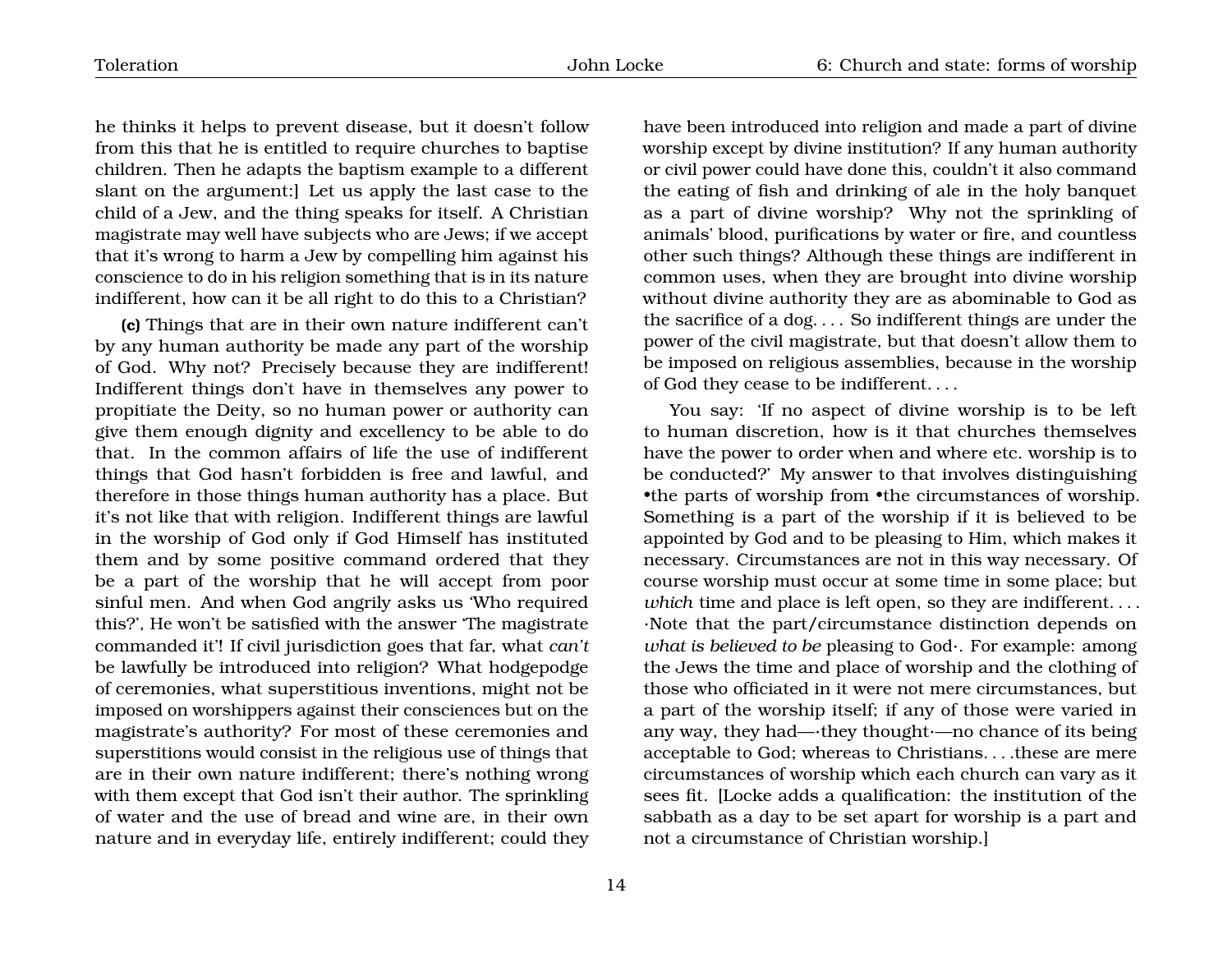**(d)** Just as the magistrate has no power to •impose by his laws the use of any rites and ceremonies in any church, so also he has no power to •forbid the use of any rites and ceremonies that are already accepted, approved, and practised by a church; because doing that would destroy the church itself as an institution whose sole purpose is to worship God freely in its own way.

You say: 'So if some congregations chose to "sacrifice" infants, or (as the primitive Christians were falsely accused) •to engage in promiscuous sexual intercourse, or •to do any other such dreadful thing, the magistrate would be obliged to tolerate these actions because they are committed in a religious assembly?' I answer: those things are not lawful in everyday life or in private homes, so they aren't lawful in the worship of God either. But if people who had gathered for religious purposes wanted to sacrifice a calf, I deny that that should be prohibited by a law. The calf's owner can lawfully kill his calf at home and burn any part of it he likes; for this does no harm to anyone; and for the same reason he may kill his calf also in a religious meeting. Whether doing this *is* pleasing to God is for the calf-killers to think about. The magistrate's only role is to

ensure that the commonwealth isn't harmed and that no individual suffers personal or financial harm. If the interests of the commonwealth required all slaughter of beasts to be suspended for a while, so as to rebuild stocks that had been destroyed by some extraordinary epidemic, it's obvious that in that case the magistrate can forbid all his subjects to kill any calves for any purpose. But that law would be made about a political matter, not a religious one; what it prohibits is not •sacrificing calves but •killing them.

This shows us how a church differs from the commonwealth. Something that is lawful in the commonwealth can't be prohibited by the magistrate in the church. . . . If any man can lawfully take bread or wine. . . .in his own house, the law oughtn't to deprive him of that same liberty in his religious worship; though in the church the use of bread and wine is very different because there it is applied to the mysteries of faith and rites of Divine worship. But things that are forbidden by law because in their ordinary use they are harmful to the public ought not to be permitted to churches in their sacred rites. But the magistrate should be very careful not to misuse his authority by oppressing some church, on the pretext of securing the public good.

## <span id="page-16-0"></span>**7: Idolatry**

You say: 'What if a church is idolatrous—is that also to be tolerated by the magistrate?' I answer: What power could the magistrate have to suppress an •idolatrous church that couldn't somewhere somewhen be used to ruin an •orthodox

one? Don't forget that the civil power is the same everywhere, and that the religion of every monarch is orthodox *to him*. If the civil magistrate in Geneva, for instance, is given a power that would enable him to wipe out by violence and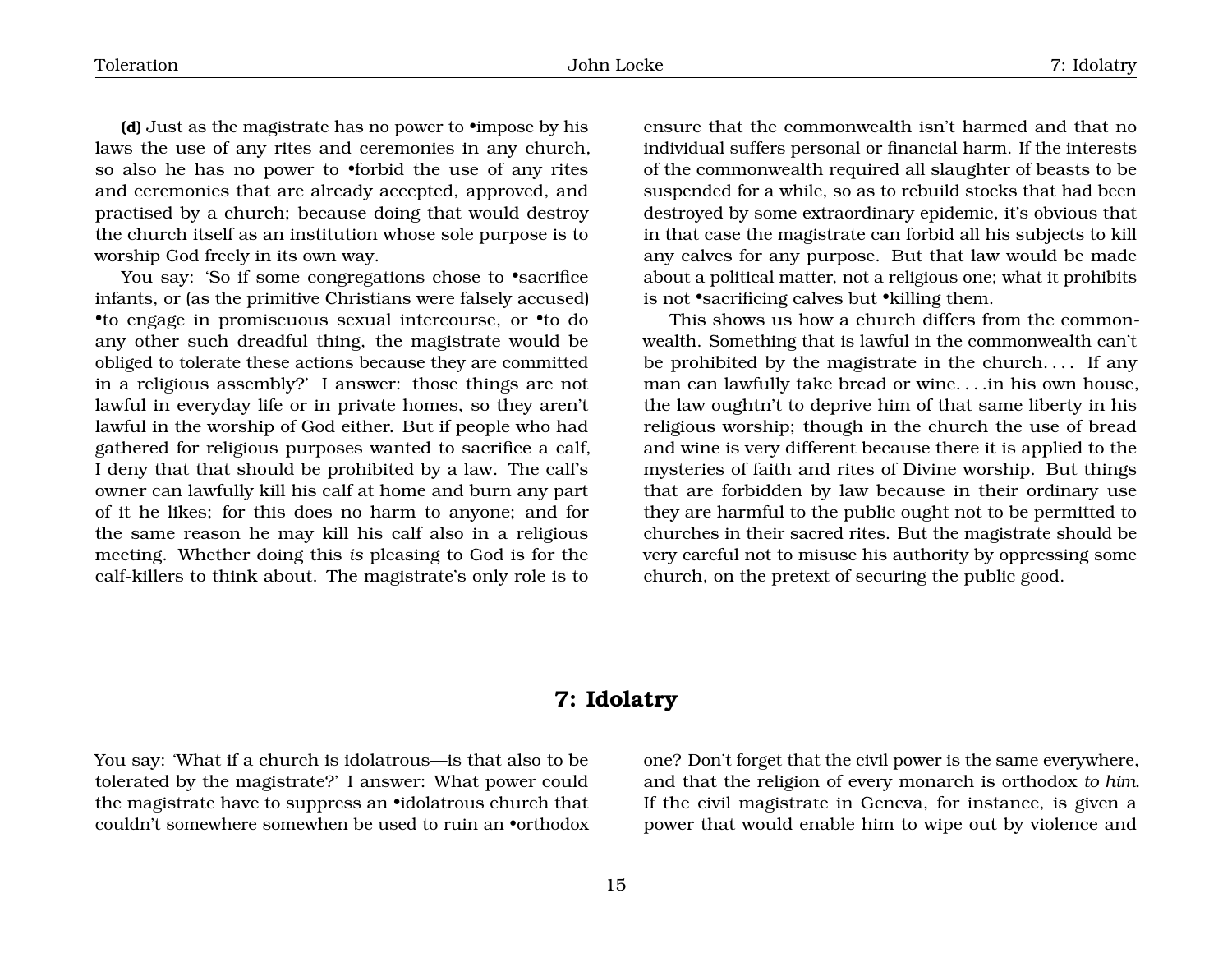Toleration John Locke 7: Idolatry

blood the religion [he means the Roman Catholic church] that is there wrongly regarded as idolatrous, by the same rule another magistrate, in some neighbouring country, may oppress the orthodox religion [he means the Reformed Church centred in Geneva], and in India the magistrate may oppress the Christian religion. Either the civil power can change •everything in religion, according to the monarch's pleasure, or it can change •nothing. If it is once allowed to use laws and penalties to introduce •something into religion, there will be no way of setting limits ·to such interference·: it will be lawful to alter anything according to the rule of truth—i.e. what the magistrate fancies to be the truth. So no man is to be deprived, on account of his religion, of anything that he values. Not even ·native· Americans, who are subjects of a Christian monarch, are to be punished in any way for not accepting our faith and worship. If they think that by observing the rites of their own country they are pleasing God and securing happiness, we should leave this to God and to them.

I'll tell you how this situation came about, starting at the beginning. A small weak group of Christians with no possessions arrive in a pagan country; they beg the inhabitants—appealing to their common humanity—to help them with the necessities of life; those necessities are supplied, habitations are granted, and Christians and pagans come together as one body of people. The Christian religion takes root in that country, and spreads, but isn't yet stronger ·than the pagan religion·. At that time peace, friendship, faith, and equal justice are preserved amongst them. After a while the Christian party does become more powerful ·than the other·, because the magistrate becomes a Christian. Then immediately all compacts are to be broken and all civil rights violated, so that idolatry may be wiped out; and unless these innocent pagans•strict observers of the rules of equity and the law of nature, who

•in no way offend against the laws of the society —give up their ancient religion and accept a new and strange one, they are to be turned out of the lands and possessions of their forefathers and perhaps deprived of life itself. And so we see •what can be done by zeal for the church combined with the desire for control, and •how easily greed, theft and ambition are cloaked in the pretext of religion and of the care of souls.

If you think that idolatry should be rooted out by laws, punishments, fire, and sword, the above story applies to you, with only the names changed. Neither pagans in America or dissenting Christians here in Europe can rightly be deprived of their worldly goods on religious grounds.

You say: 'But idolatry shouldn't be tolerated, because it is a sin.' If you said 'Idolatry should be avoided, because it is a sin', that would be right. But its being a sin doesn't imply that it should be punished by the magistrate. It's not for the magistrate to wield his sword in punishing everything that he thinks is a sin against God. Covetousness, uncharitableness, idleness, and many other things are generally agreed to be sins, but no-one has ever said that they should be punished by the magistrate. That is because they don't interfere with other people's rights, and don't disturb the public peace. Even the sins of lying and perjury are nowhere punishable by laws, except in special cases; and even in those the operative feature is not •the behaviour's real wickedness or its offence against God but rather •the injury done to the offender's neighbours and to the commonwealth. And what if in another country a Moslem or a pagan monarch sees the Christian religion as false and offensive to God; is it all right for him to wipe out the Christians for that reason and in that way?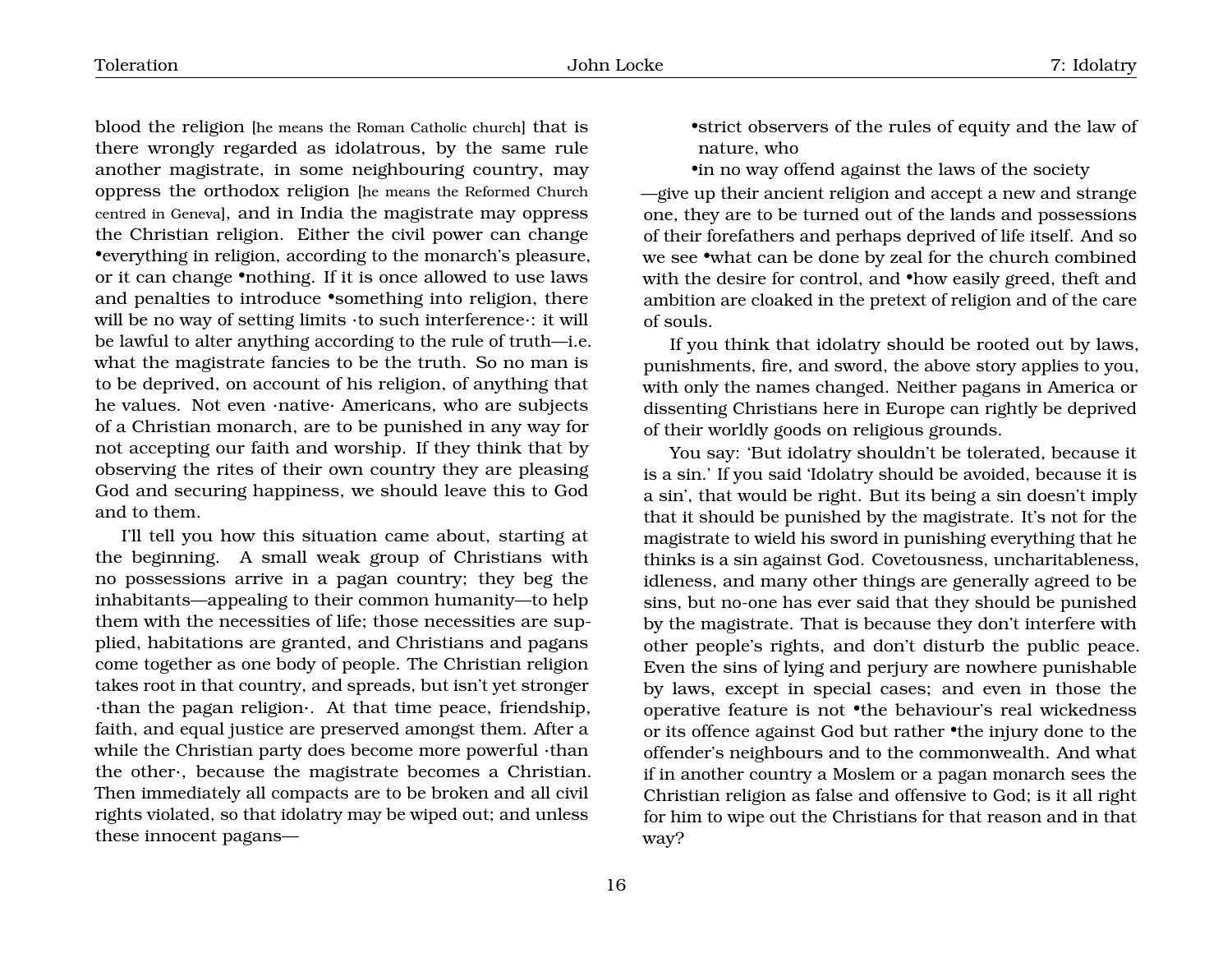You say: 'By the law of Moses, idolaters were to be rooted out.' True; but the law of Moses is not obligatory to us Christians. Nobody claims that everything generally enjoined by the law of Moses ought to be practised by Christians. . . . A promulgated law is binding only on those to whom it is given. 'Hear, O Israel' sufficiently limits the obligations of the law of Moses to that people. This is answer enough to those who urge the authority of the law of Moses for inflicting capital punishment on idolaters. But I will go into this matter in a bit more detail.

[Locke completes this chapter with a couple of pages of biblical scholarship, making two points. **(a)** The Jewish commonwealth to which the laws of Moses were issued was an absolute theocracy, in which the magistrate—the chief legislator—was God. So there was there no distinction between religious law and civil law; there could be capital punishment for religious offences because the latter were also civil offences. This doesn't hold for any Christian commonwealth. **(b)** The Mosaic law against idolatry was aimed only at Israelites, Locke says: 'In the very place where it is ordered that *an Israelite idolater should be put to death* it is provided that *foreigners should not be oppressed* (*Exodus* 22:20,21).' He goes through some further historical ins and outs, which don't contribute to the general discussion of toleration. Then:]

So much for **(1)** outward worship. Let us now turn to **(2)** faith. [See the numbering of items on page [13.](#page-14-0)]

## <span id="page-18-0"></span>**8: Church and state: articles of faith**

[The next paragraph speaks of 'practical' and 'speculative' doctrines. Here 'practical' = 'having to do with morality', and 'speculative' = 'having to do with non-moral matters of fact'. We can't say 'speculative' = 'factual' because, as you'll see in a moment, Locke holds that there are moral facts, i.e. that practical propositions are *true*. In **(4)** on page [21](#page-21-0) Locke smudges the speculative/practical line by implying that 'There is no God' is a practical proposition.]

**(2)** Some religious doctrines are practical and some speculative. Both consist in the knowledge of truth, but ·they differ in how they relate to the human condition·: speculative propositions terminate simply in the understanding, while practical ones relate to the will and to conduct.

#### ·SPECULATIVE AR TICLES OF FAITH·

So speculative opinions—so-called articles of faith—can't be imposed on any church by the law of the land. Why not? Because •they are matters of *belief* ; •what we believe doesn't depend on our will; and •a law requiring people to do something they can't do would be absurd. But I've said enough about this already. 'Well, let men at least *say* that they believe'—i.e. save their souls by lying to men and to God. What a lovely religion that is! The only reason the magistrate could have for imposing such a law is that he thinks this is a way to save men's souls; but if *that* is what he thinks, he shows how little he understands the road to salvation.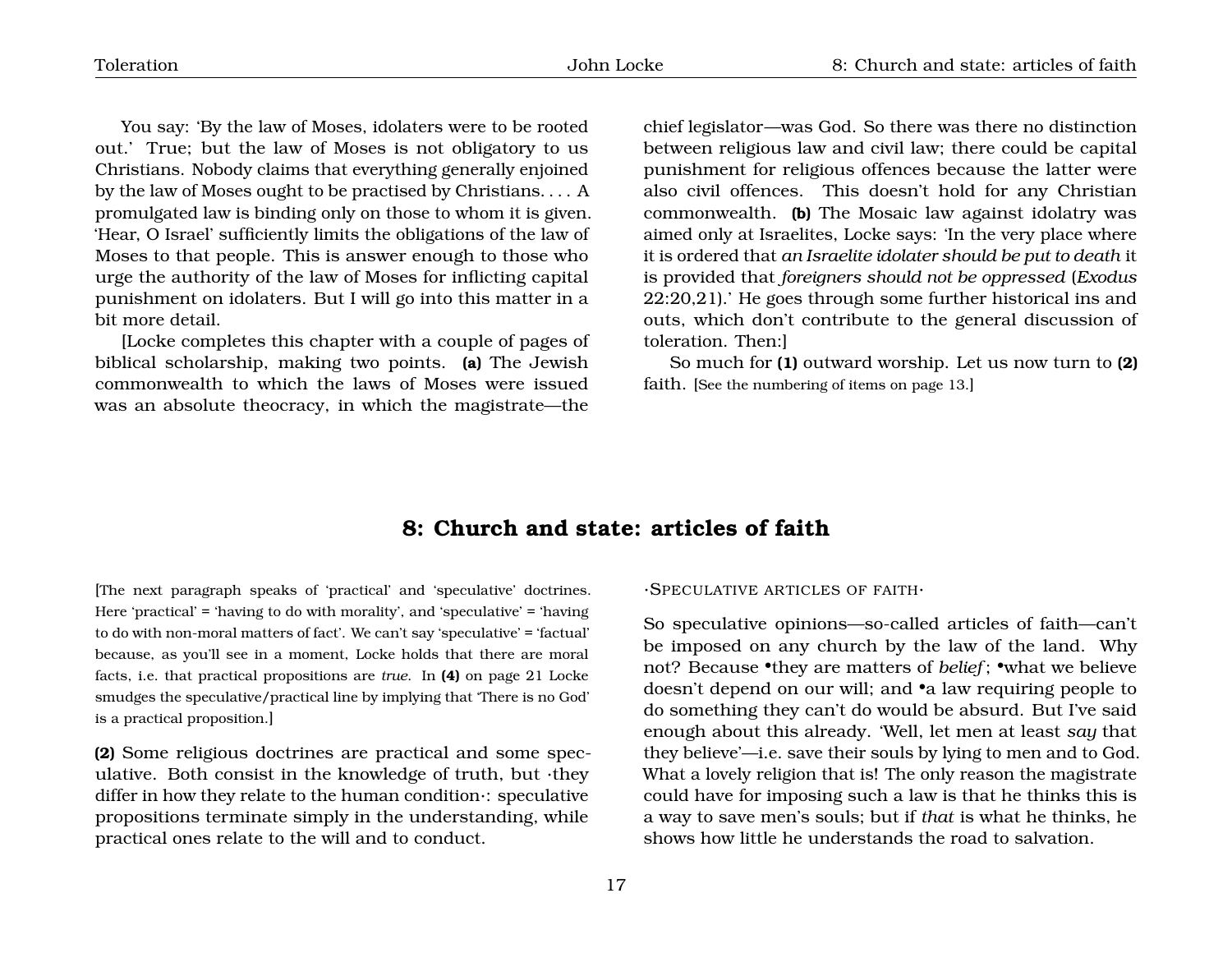Another reason why the magistrate oughtn't to forbid the professing or teaching of any speculative opinions in any church is that such opinions haven't the slightest relevance to the civil rights of the subjects. If a Roman Catholic believes that something that another man calls bread is really the body of Christ, this isn't harming the other man. If a Jew believes that the New Testament is not the word of God, this belief has no effect on anyone's civil rights. If a pagan has that belief about both Testaments, that shouldn't expose him to punishment as a pernicious citizen, because it makes no difference to the magistrate's power or the people's welfare. I readily grant that these opinions are false and absurd; but the ·civil· law is concerned not with •the truth of opinions but with •the safety and security of the commonwealth and with each individual's goods and person. And there's nothing wrong with that. The truth will do well enough if it is left to its own devices. . . . It isn't taught by laws, and has no need of force to get an entrance into men's minds—unlike errors, which profit from outside help!.... So much for •speculative

#### ·PRACTICAL AR TICLES OF FAITH·

·Whereas speculative religious opinions have nothing to do with the civil law, the same is not true of speculative religious opinions·. *Living well*—by which I mean living in a way that is morally good—is a considerable part of religion and true piety and is also the business of the civil government; it is crucial to the safety of men's souls and of the commonwealth. So moral actions belong to the jurisdiction of both

•the outward and inward courts;

opinions; now let us turn to •practical ones.

•the civil and domestic governors;

•the magistrate and the conscience.

So we have to be on guard lest one of these jurisdictions infringes on the other, creating discord between the keeper of the public peace and the overseer of the soul. But there

won't be any difficulty about this if we remember what I have said about the limits of these two governments.

Every man has an immortal soul that is capable of eternal happiness or misery. Its happiness depends on his believing and doing the things that he needs to believe and do if he is to obtain God's favour—the things that are prescribed by God for that purpose. Two things follow from this. **(1)** Having these beliefs and performing these actions are mankind's chief obligations, and we should work as hard and carefully as we can to find out what they are and to perform them, because nothing in this world outweighs ·what is at stake in· eternity—there's just no comparison. **(2)** Because one man doesn't violate the rights of another by his false beliefs and improper manner of worship, and one man's perdition does no harm to another man's affairs, the care of each man's salvation belongs only to himself. I don't mean this to condemn all charitable warnings and attempts to steer men away from error, which are indeed a Christian's greatest duty. Anyone may try to promote another man's salvation by using as many urgings and arguments as he pleases, but not by any use of force and compulsion, any attempt to dominate. In these matters, no-one is obliged obey someone else's warnings or advice further than he himself is convinced. . . .

But besides his immortal soul, a man also has his temporal life here on earth; this is fragile and of uncertain duration, and therefore he needs support for it that he can't get and keep without working hard: the things we need if we are to live well and cheerfully are not spontaneously produced by nature, so that's something else we have to work at ·in addition to the things that bear on the salvation of our souls·. But men are so dishonest that most of them would rather steal the products of other men's labours than take the trouble to provide for themselves; so there is a need for some way of •letting men keep what they have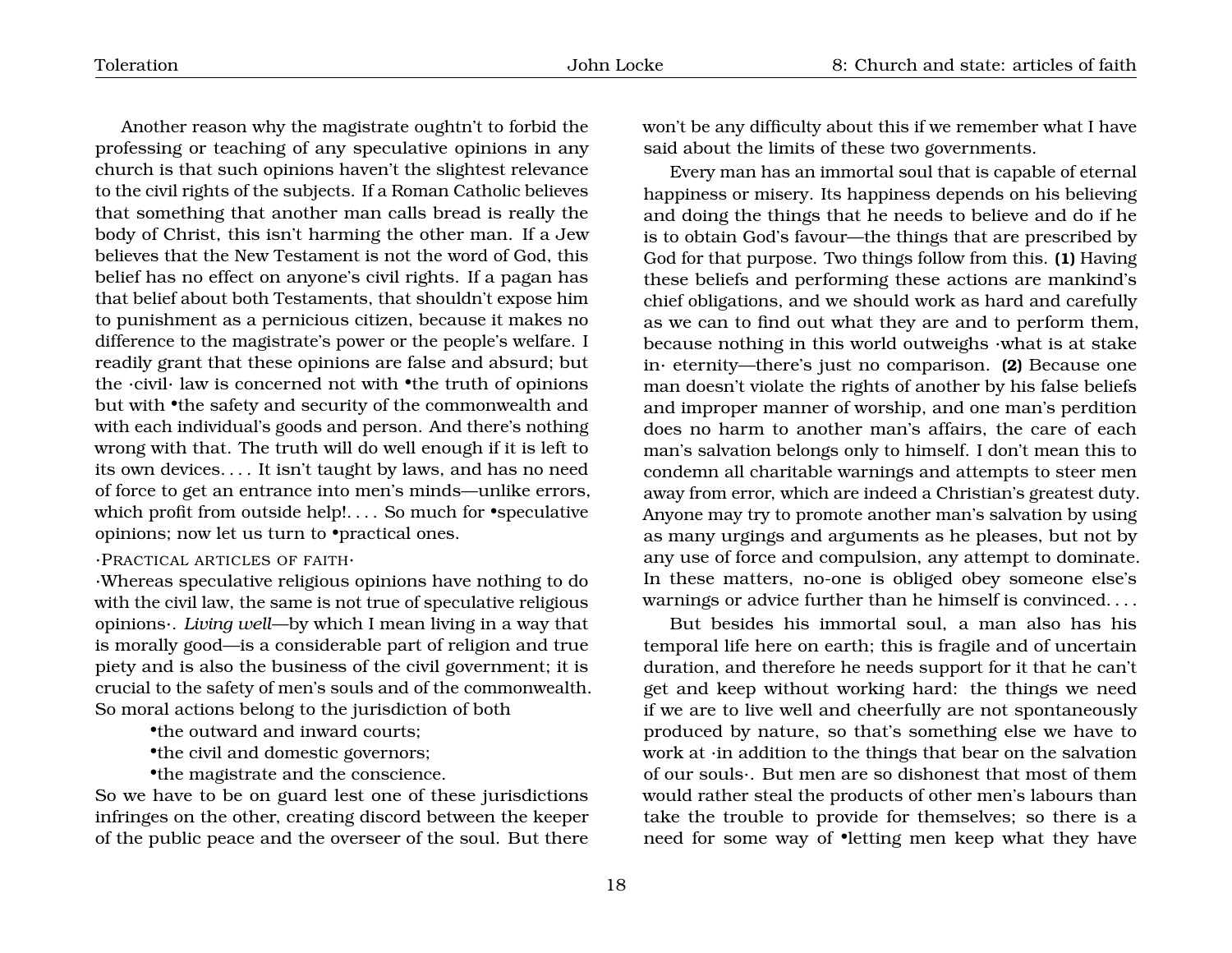acquired through honest work, and also of •preserving their liberty and strength so that they can continue such work; and this has required men to enter into society with one another so that by mutual assistance and joint force they may make each of them secure in his possession of the things that contribute to comfort and happiness in this life—*while leaving to each man the care of his own eternal happiness*. [Locke adds that civil societies are formed also for defence against attacks from outside, and explains that all of this works only if there is 'the magistrate' who has

power to punish. This account of society, he says, explains how magistracy began, what it is used for, and what its limits are; he repeats that in all of this there is nothing about beliefs or actions that are needed for the salvation of souls; and he sums up:]

With regard to eternal salvation, everyone should do what he in his conscience thinks is acceptable to the Almighty, on whose good pleasure and acceptance depends his eternal happiness. Obedience is due *first* to God and *then* to the laws ·of the land·.

# <span id="page-20-0"></span>**9: Individual conscience**

But you say: 'What if the magistrate officially commands something that seems to the conscience of some private person to be wrong?' I answer: if government is faithfully administered and the magistrate really is concerned for the public good, this won't often happen. But if it ever *does* happen, I say, that such a private person should refuse to perform the action that his conscience condemns, and should submit to the punishment for this if it isn't morally wrong for him to undergo it. When a law intended for the public good is privately judged by someone to be wicked, that doesn't invalidate the law or create an excuse. But if the law really does concern things that lie outside the magistrate's authority (e.g. commanding people to accept a strange religion. . . .), then men are not obliged to obey that law against their consciences. Political society is instituted purely to secure each man's possession of the things of

this life. Each man's soul and other heavenly matters don't belong to the commonwealth and can't be subjected to it; they are left entirely to the man himself. . . .

But you say: 'What if the magistrate believes that some law about those matters is for the public good?' I answer: Just as the private erroneous judgment of any particular person doesn't exempt him obeying the law, so also the private judgment (for that's what it is) of the magistrate doesn't give him any new right of imposing laws on his subjects—a right that wasn't conferred on him in the constitution of the government, and wasn't ever in the power of the people to grant—and this holds with extra strength if the magistrate is trying to enrich and advance his followers and co-religionists with goods stolen from others. Another question: 'What if the magistrate believes that he has a right to make such laws and that they are for the public good, and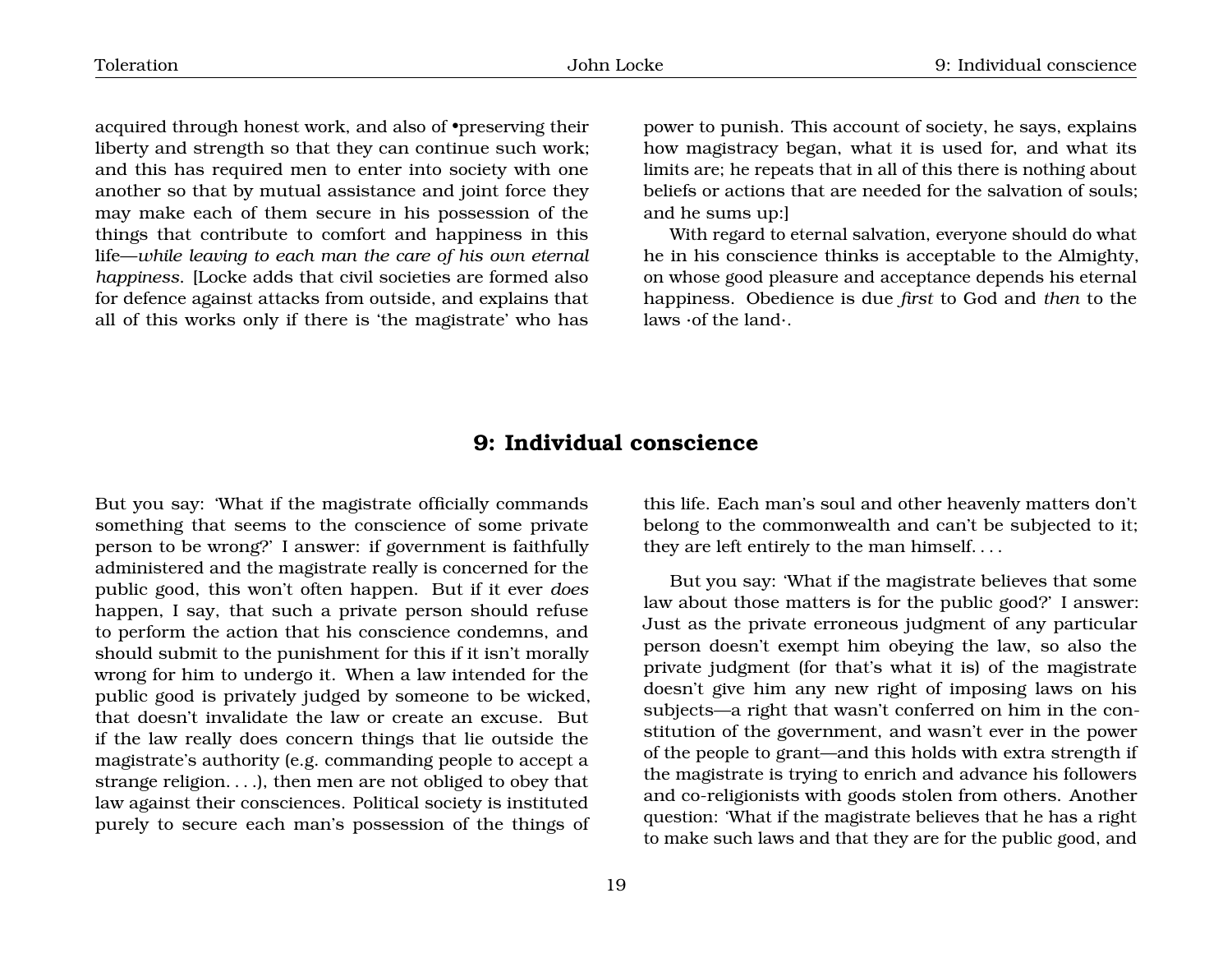his subjects believe the contrary? Who shall judge between them?' I answer: 'God alone—there's no earthly judge to decide between the supreme ·earthly· magistrate and the people. On the last day—·the Day of Judgment·—God will treat everyone according to his deserts, i.e. according to his sincerity and uprightness in trying to promote piety, and the public welfare and peace of mankind'. You say: 'What's to be done in the meantime?' I answer: 'Each person's chief concern should be for his own soul, and after that for public peace; though there aren't many people who, viewing the wilderness of the contemporary world, will think they are looking at peace. [Locke is here echoing a famous line by the historian Tacitus, who imagines a British warrior saying about the Romans *Ubi solitudinem faciunt, pacem apellant*—where they create a wilderness they call it 'peace'.]

There are two sorts of contests amongst men, one managed by law and the other by force; and their nature is such that whenever law stops, force begins. But the magistrate's power in the various different kinds of nations is not part of my present concern. I only know what *usually* happens when controversies arise without a judge to settle them. You say: 'So the magistrate, being the stronger, will prevail.' No doubt you right; but our present question concerns what ought to happen, not what probably will happen.

### <span id="page-21-0"></span>**10. What should not be tolerated**

To get down to details now, I have four main things to say.

**(1)** The magistrate should not tolerate any doctrines that are contrary to human society or to the moral rules that are needed for civil society to survive. But there are very few such doctrines in any church; because it would be hard for a sect to become so lunatic as to teach, as a matter of religious doctrine, things that clearly undermine the foundations of society and are therefore condemned by the judgment of all mankind; because that would endanger their own interests, their peace, their reputation, everything.

**(2)** An evil that is less visible but more dangerous to the commonwealth occurs when men claim for themselves and their co-religionists some special prerogative that does in fact conflict with the civil right of the community but is covered

over with a glittery show of deceitful words. For example: no sect teaches explicitly and openly

- **(a)** that men aren't obliged to keep their promises;
- **(b)** that monarchs may be dethroned by those who differ from them in religion; or
- **(c)** that they alone have dominion of all things.

For if these were proposed thus nakedly and plainly, they would soon attract the attention of the magistrate and arouse the commonwealth to be on its guard against the spreading of such a dangerous evil. Yet these things *are* said, though in other words. **(a)** Those who teach that promises to heretics needn't be kept mean that the privilege of breaking promises belongs only to themselves, because they do—or easily could when they found it convenient—declare that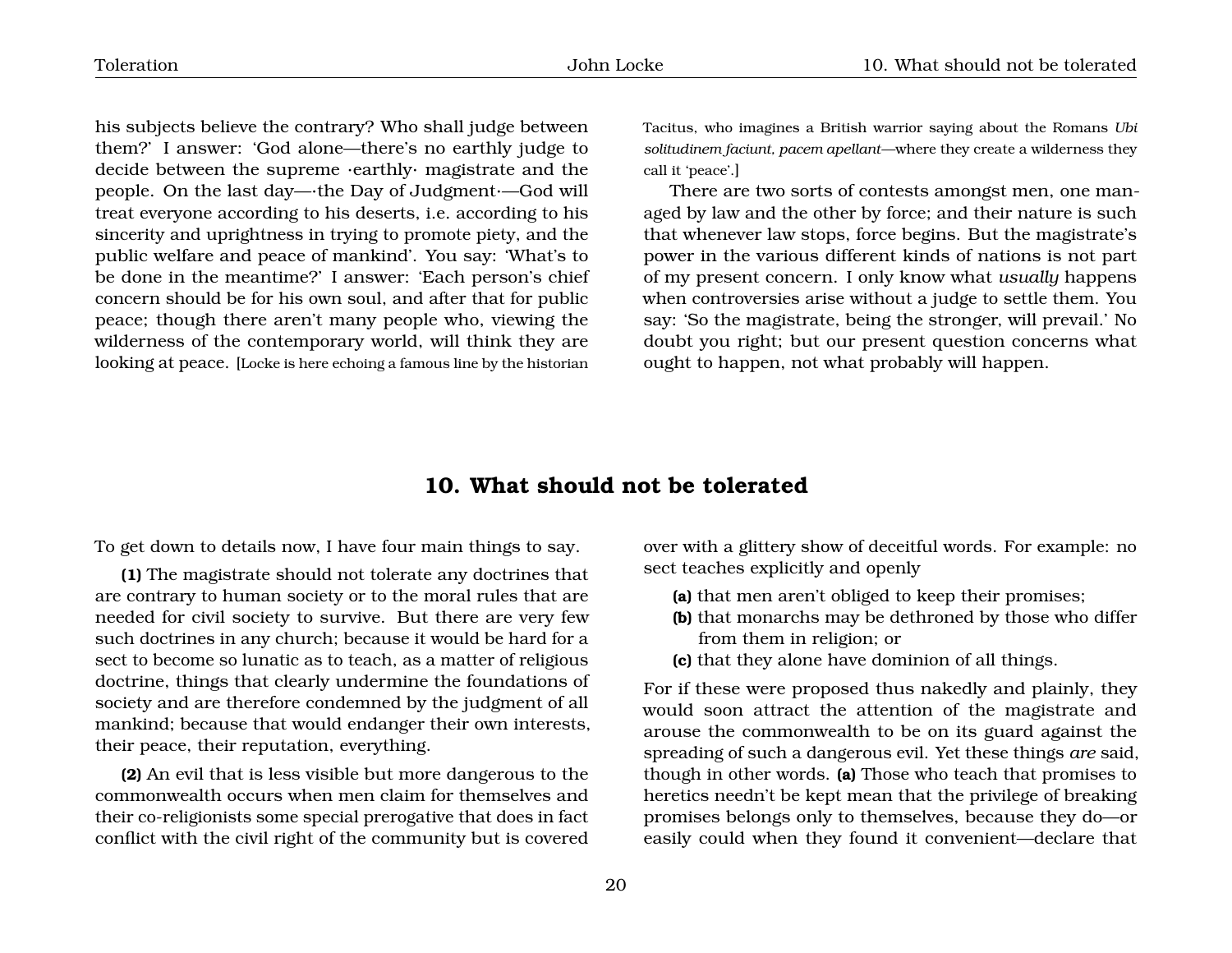everyone who doesn't belong to their sect is a heretic. **(b)** What can they mean when they say that kings who are excommunicated forfeit their crowns and kingdoms? They are obviously claiming for themselves the power to depose kings, because they claim that their hierarchy has the sole right to excommunicate anyone. **(c)** Those who maintain that *dominion is founded in grace* are in effect claiming the possession of all things; for they. . . .believe themselves to be the truly pious and faithful. People like these—

> who attribute to those who are faithful, religious, and orthodox—i.e. to *themselves*—any special privilege or power in civil matters; or who on pretence of religion claim any sort of authority over people who aren't members of their ecclesiastical communion

—have no right to be tolerated by the magistrate. Nor do those who refuse to accept and teach the duty of tolerating all men in matters of religion. What doctrines like these signify is that these people are ready on any occasion to seize the government and take possession of the estates and fortunes of their fellow subjects, and that all they want from the magistrate is to be tolerated until they have enough power to carry this out.

**(3)** A church can't have any right to be tolerated by the magistrate if it is constituted on a basis such that anyone who joins it is thereby giving himself over to the protection and service of a different monarch. For this would establish a foreign jurisdiction in his own country; the magistrate would be allowing enemy soldiers to be enlisted from among his own people.

[If you aren't to be needlessly puzzled by what comes next, you need to know that Locke is thinking of a situation in which the magistrate *allows* a church whose members owe allegiance to a foreign power because he himself *belongs* to such a church. This was written in 1685, when the Roman Catholic James II was on the English throne, and there were fears that he might bring into England some of France's notably brutal ways of suppressing Protestants. This text was first published in 1689, the year after James II was bloodlessly driven into exile.]

The frivolous and fallacious distinction between the Court and the church is no help here [He must mean that that distinction *would be* frivolous if...etc.], especially when both Court and church are equally subject to the absolute authority of the same person, who not only has power to *persuade* the members of his church to do whatever he likes—either as purely religious, or as contributing to the good of religion—but can also *order* them to do it on pain of eternal fire. It would be absurd for anyone to claim to be a Moslem only in his religion and in everything else a faithful subject of a Christian magistrate, if he admits that he is bound to give blind obedience to the Mufti of Constantinople, who himself •is entirely obedient to the Ottoman Emperor and •invents the 'oracles' of that religion to suit himself. And this Moslem living among Christians would renounce their government even more openly if he acknowledged the supreme magistrate in the state to be also the head of his church.

**(4)** No-one should be tolerated who denies the existence of God. Promises, covenants, and oaths, which are the bonds of human society, can have no hold on an atheist: this all dissolves in the presence of the thought that there is no God. And atheists can't claim *on religious grounds* that they should be tolerated! As for other practical opinions, including ones that have some error in them, there's no reason why they shouldn't be tolerated as long as they don't tend to establish domination over others or claim civil impunity for the church in which they are taught,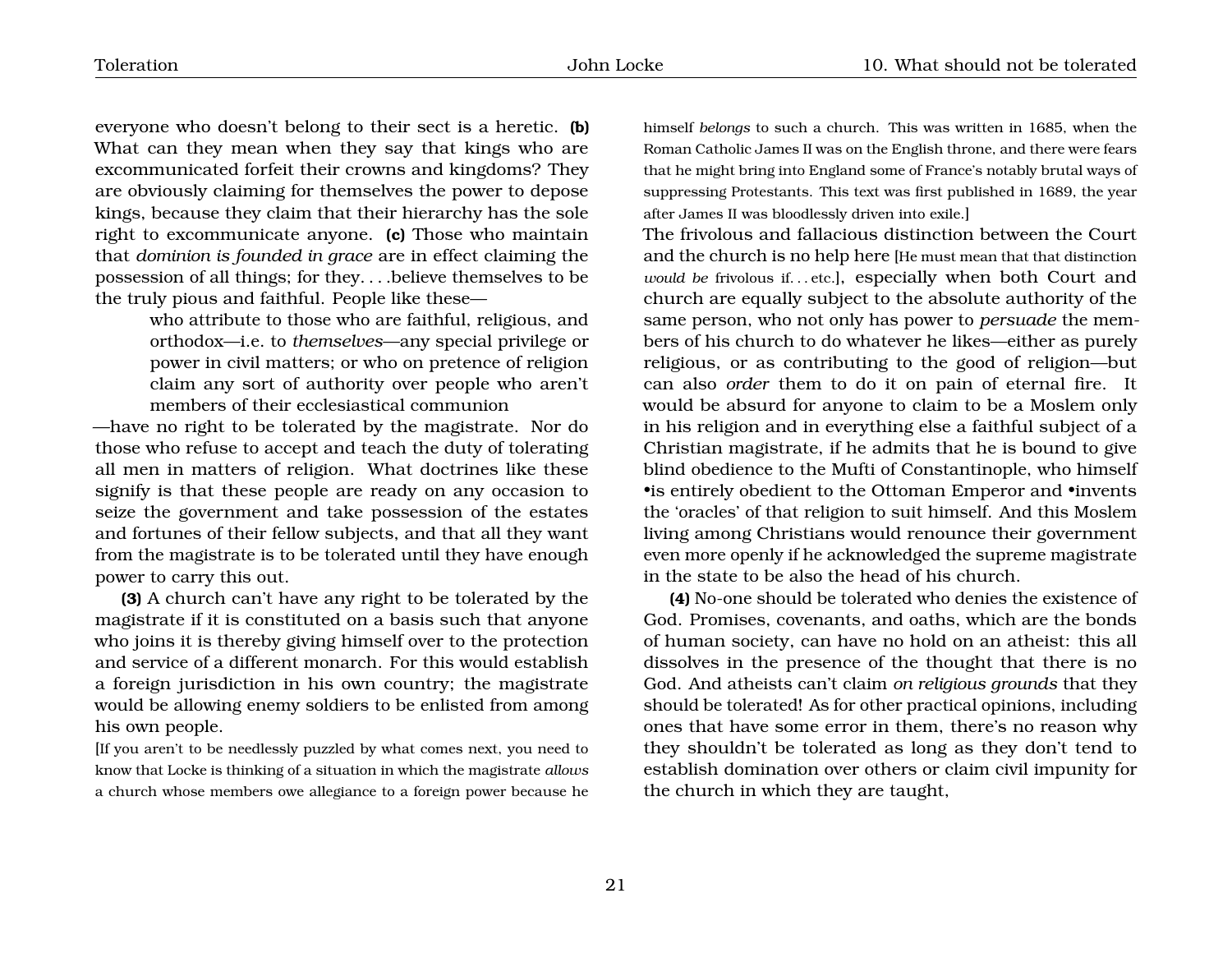# <span id="page-23-0"></span>**11: Gatherings**

It remains for me to say something about the *assemblies* that are thought to present a challenge to this doctrine of toleration because they commonly are thought to be hotbeds of sedition and dissent. Perhaps some of them have been—not because of anything special about assemblies as such but rather because of special features of those assemblies in particular, e.g. troubles relating to oppression and lack of freedom. These accusations would stop if the law of toleration were so settled that all churches had to •declare toleration as the basis for their own liberty, and •teach that. . . .nobody ought to be compelled in matters of religion either by law or force. Establishing this one thing would take away the basis for all the anger and disturbances on grounds of conscience, leaving these assemblies as calm and peaceful as any other gatherings. But let us look in more detail into the accusations against assemblies.

You say: 'Assemblies and meetings endanger the public peace and threaten the commonwealth.' I answer: If that is right, then why are there so many meetings every day in markets and law-courts and town squares?

You say: 'Those are *civil* assemblies. What I am objecting to are ecclesiastical ones.' I answer: You seem to think that assemblies that are altogether remote from civil affairs are the ones that are most apt to make trouble for them!

You say: 'The members of civil assemblies differ from one another in matters of religion, whereas these ecclesiastical meetings are groups of people who all have the same ·religious· opinion.' I reply: Do you really think that agreement in matters of religion amounts to a conspiracy against the commonwealth? or that denying men the freedom to

assemble would make them *less* likely to agree in religious matters?

You say: 'Civil assemblies are open and free for anyone to enter into, whereas religious gatherings provide a better setting for the hatching of secret plots.' I reply: On the contrary, many civil assemblies are not *open* to everyone, e.g. meetings of guilds and the like. And if some religious meetings are private, whose fault is that? those who want them to be public or those who forbid it?

You say: 'Religious togetherness brings men's minds extremely close together, which is a reason to fear them.' I reply: Then why isn't the magistrate afraid of his own church? why doesn't he forbid their assemblies as things dangerous to his government?

You say: 'Because he himself is a part of them, the head of them.' I reply: You seem to forget that he is also a part of the commonwealth, and the head of the whole people!

This is how things stand. The magistrate is afraid of other churches, but not of his own, because he is kind and favourable to his church but severe and harsh toward the others. He is indulgent towards his coreligionists, allowing them almost any liberty; members of other churches he uses as slaves and, however blamelessly they live, he rewards them with galleys, prisons, confiscations, and death. He cherishes and defends the members of his own church and continually scourges and oppresses the members of the others. Let the tables be turned; or let those dissenters merely enjoy the same privileges in civil affairs as his other subjects, ·his coreligionists·, and he will quickly find that these religious meetings need not be feared: if men enter into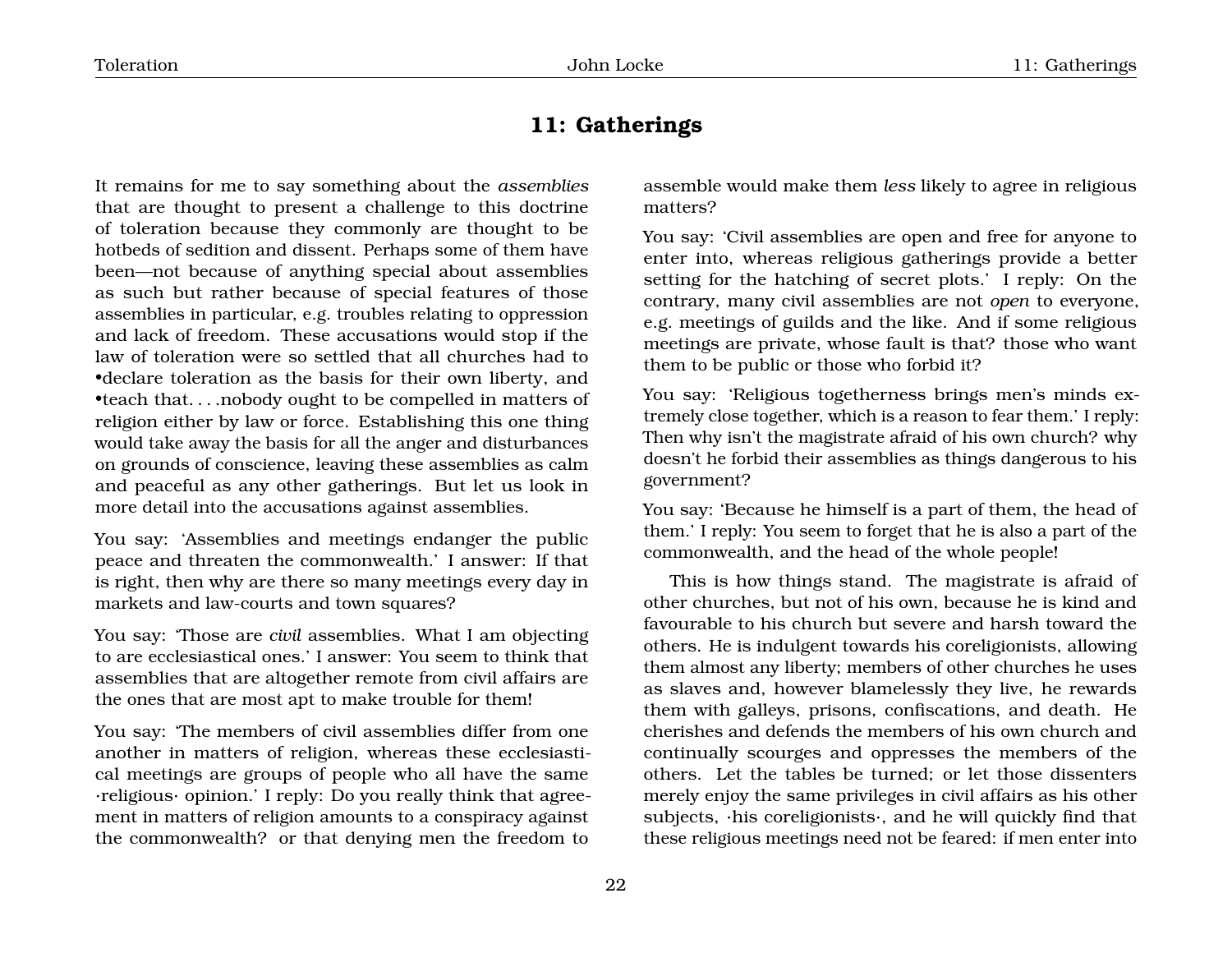seditious conspiracies, they are led to it not by religion in their meetings but their sufferings and oppression. Just and moderate governments are everywhere quiet, everywhere safe; injustice and tyranny are always resisted. I know that seditions are often raised on religious pretexts; but it's also true that often people are ill-treated and made to live miserably on religious pretexts. Believe me, the troubles that arise don't come from •any special features of this or that church or religious society, but from •something that all mankind have in common. namely that when they are groaning under a heavy burden they try to get out from under the yoke that hurts their necks.

Try this thought-experiment. Suppose that religion is set aside and that men are classified on the basis of physical features, and that those who have (say) black hair or grey eyes don't enjoy the same privileges as other citizens; that

•they aren't allowed to buy or sell, or live by their trades;

•as parents they don't have control of their children's education;

•they are all either excluded from the benefit of the laws, or meet with biased judges;

do you doubt that these people—marked off from others by the colour of their hair and eyes, and drawn together by one common persecution—would be as dangerous to the magistrate as any others who had come together on religious grounds? People come together for trade and profit, for idly drinking together, for being with neighbours, for being with coreligionists; but there's only one thing that brings people together to plan sedition, and that is oppression.

You say: 'Are you really willing to have people meet for divine service against the magistrate's will?' I answer: Why 'against his will'? Their coming together is lawful and necessary. 'Against his will', you say: that's what I am complaining

about; it is the root of all the mischief. Why are assemblies in a church more frowned on that ones is a theatre or a market? Those who meet in a church are not more wicked or more trouble-making than those who meet elsewhere. . . . Take away the legal discrimination against them, by changing the laws take away the penalties they are subjected to, and everything will become safe and peaceable. . . . And all the various dissident churches, as guardians of the public peace, will watch one another so that nothing may be changed in the form of the government, because they can hope for nothing better than what they already enjoy—that is, equality with their fellow-subjects under a just and moderate government. ['magistrate'—'monarch'—see note on page [3.](#page-4-0)] Now if the church to which the monarch belongs is regarded as the chief support of any civil government simply because the monarch is kind and the laws are favourable to it, the government will be even more secure when all good subjects, whatever church they belong to, enjoy the same favour of the monarch and the same benefit of the laws, because they will all become the common support and guard of it. . . .

\* \* \* \* \*

To sum up the position I have been urging: let every man enjoy the same rights as every other. Is it permitted to worship God in the Roman manner? Then let it be permitted to worship in the Geneva form also. Is it permitted to speak Latin in the market-place? Then let those who want to speak it also in the church. Is it lawful for any man in his own house to kneel, stand, sit, or take any other position? to clothe himself in white or black, in short or in long garments? Let it be lawful to eat bread, drink wine, or wash with water in the church. Anything that is left free by law in everyday life situations, let it be free also in divine worship in a church.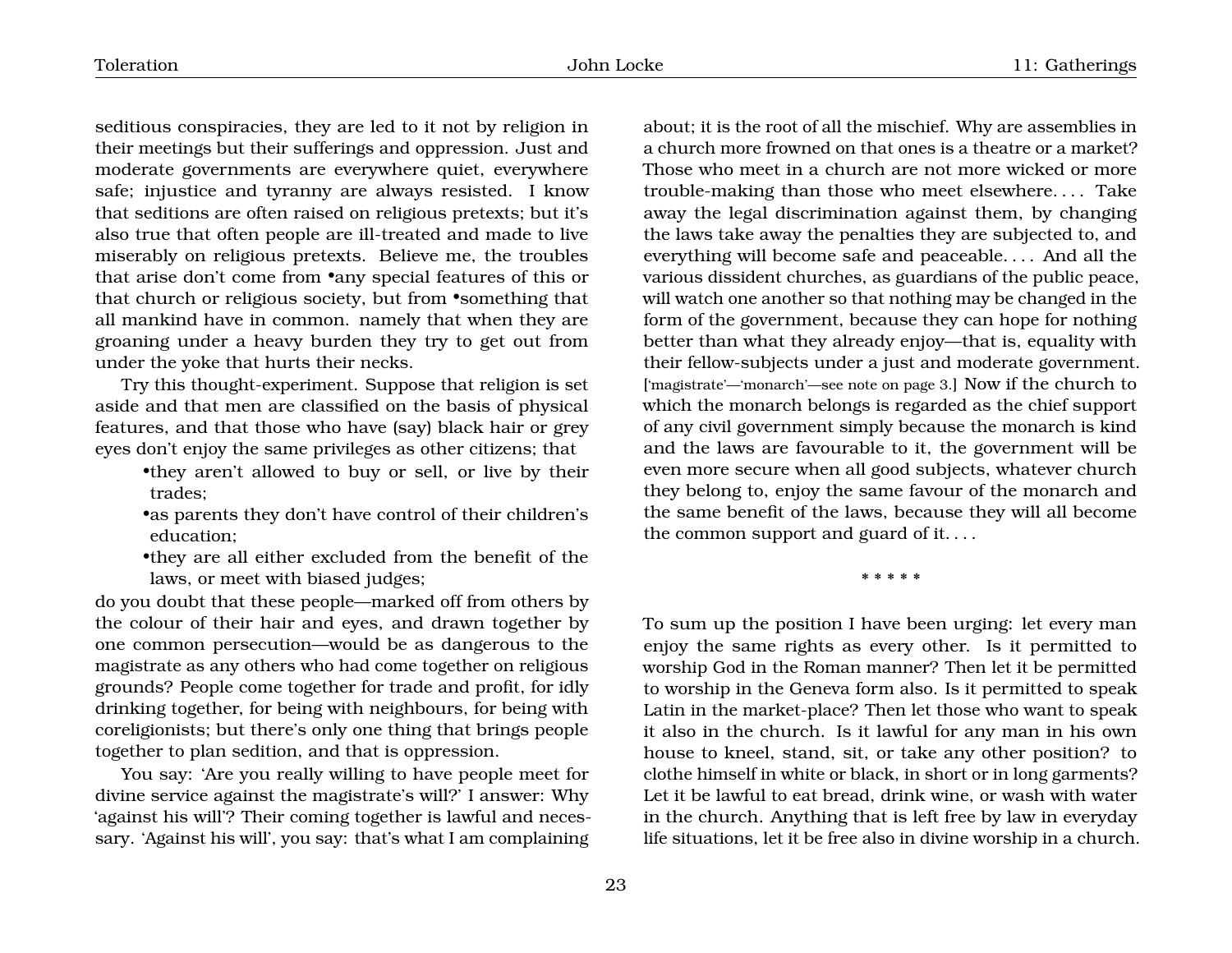Let no man's life, or body, or house, or estate, suffer any kind of harm on these accounts. . . .

If anything happens in a religious meeting that is seditious and contrary to the public peace, it should be punished in exactly the same way as if it had happened in a public square. These meetings ought not to be sanctuaries for trouble-makers and rogues. . . . No-one at such a meeting ought to be blamed for the presence there of a law-breaker. Everyone should be accountable for his own actions, and no man is to be laid under a suspicion or odium for the fault of another: those who are seditious, murderers, thieves, robbers, adulterers, slanderers etc. ought to be punished and suppressed, whatever church they belong to—even if it's the magistrate's church. But those whose doctrine is peaceable and whose manners are pure and blameless ought to be on equal terms with their fellow-subjects.

If people of one religious persuasion are allowed to come together for religious ceremonies, celebrations of feast days, listening to speeches and public worship, the same permission should also be given to Arminians, Calvinists, Lutherans, Anabaptists, and Socinians. Let me tell you the truth about this, openly, man to man: **neither pagan nor Moslem nor Jew should be shut out from the republic because of his religion**. •The gospel commands no such thing. •It isn't wanted by the Church, which 'judgeth not those who are without' (1 *Corinthians* 5:12). And •it isn't demanded by the commonwealth, which takes in everyone who is honest, peaceable, and hard-working. Shall we allow a pagan to deal and trade with us yet not allow him to worship God? If we allow Jews to have private houses amongst us, why shouldn't we permit them to have synagogues? Is their doctrine more false, their worship more abominable, or civil peace more endangered by their meeting in public than in their private houses? But if these things can be granted to

Jews and pagans, should any Christians be worse off than they are in a Christian commonwealth?

You say: 'Yes, they should be, because they are more given to factions, tumults, and civil wars.' I answer: Is this the fault of the Christian religion? If it is, then the Christian religion is the worst of all religions and oughtn't to be •professed by you or •tolerated by any commonwealth. . . . But this *isn't* what Christianity is like; it is indeed more strongly opposed to covetousness, ambition, discord, property-disputes etc. than any other religion that has ever existed—*and* it is the most modest and peaceable. So we must look elsewhere for the cause of the evils that are blamed on religion; and if we think straight about the matter we'll find that the entire cause has to do with my present topic, ·toleration·. What has produced all the religious quarrels and wars that have occurred in the Christian world is not •the (inevitable) diversity of opinions but rather •the (avoidable) denial of toleration to those who are of different opinions. The •heads of the church, driven by greed and an insatiable hunger for control, have exploited the magistrates' ambition (often out of control) and the (always stupid) superstition of the multitude, arousing the populace against those who dissent from •themselves, by preaching to them, contrary to the laws of the Gospel and to the precepts of charity, that schismatics and heretics should be deprived of their possessions and wiped out. In this they have mixed together two things that are really utterly different, the church and the commonwealth.

When men are stripped of the goods they have acquired by honest work, industry, and, contrary to all the laws of equity, human and divine, are exposed to other men's violence and robbery, it is very difficult for them to put up with this patiently. Especially when they are otherwise entirely blameless, and the 'reason' for this treatment lies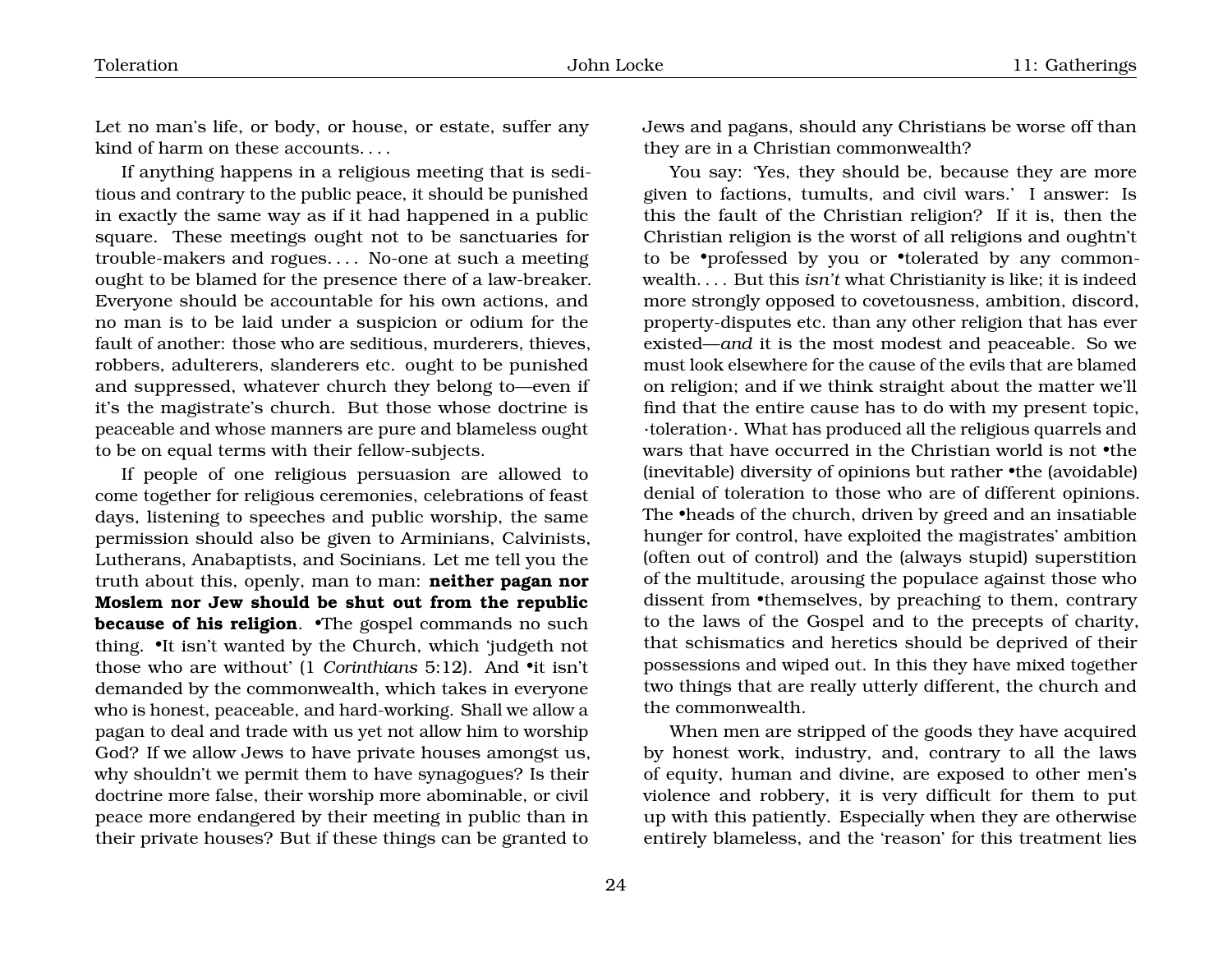right outside the magistrate's jurisdiction and is a matter for the individual's conscience and the salvation of his soul, for which he is accountable only to God.

When these men, growing weary of the evils under which they labour, eventually come to think it lawful for them to resist force with force, and to defend their natural rights (which are not forfeitable on account of religion) with arms as well as they can, what else could we expect? To learn that this has in the past been the ordinary course of things, study history; to know that it will continue in the future, think! It is bound to be like that as long as the principle of religious persecution goes on prevailing with the magistrate and the people, and as long as those who ought to preach peace and harmony go on deploying all their skill and strength to arouse men to arms and sound the trumpet of war. It would be astonishing that magistrates should allow these incendiaries and disturbers of the public peace if we couldn't see that they have been invited by them to a share of the spoils, and have been led to make use of their covetousness and pride as means to increasing their own power. [In that difficult sentence, Locke evidently means that the magistrate allows the disturber to make trouble because the magistrate has been invited by the disturber to share in the spoils of the trouble; so that the disturber is using the magistrate's greed and pride as a means to the disturber's increasing his own power. Clearly the disturbers of the peace in question are not •the restless and rebellious oppressed people with which this

paragraph began, but •their oppressors—the leaders of the favoured church who disturb the peace by preaching intolerance against other churches.] For who does not see that these *good men*—·these disturbers of the peace·—are ministers not so much of the gospel as of the government, and that by flattering the ambition and supporting the dominion of monarchs and men in authority they are doing their best to promote in the commonwealth the tyranny that they couldn't in any other way have established in the church? That's how church and state come to work together. If each of them would stay within its own bounds—one attending to the worldly welfare of the commonwealth, the other to the salvation of souls—there couldn't possibly be any discord between them. . . .

I beg God Almighty to bring it about **(1)** that the gospel of peace comes to be preached; **(2)** that civil magistrates—trying harder to make their own consciences fit God's law, and less hard to bind other men's consciences by human laws—direct all their counsels and endeavours in a fatherly way to promote the worldly good of all their children, except ones who are arrogant, ungovernable, and injurious to their brethren; and **(3)** that all ecclesiastics who pronounce themselves to be the successors of the Apostles—walking peacefully and modestly in the Apostles' steps, and not getting mixed in with state affairs—apply themselves wholly to promoting the salvation of souls.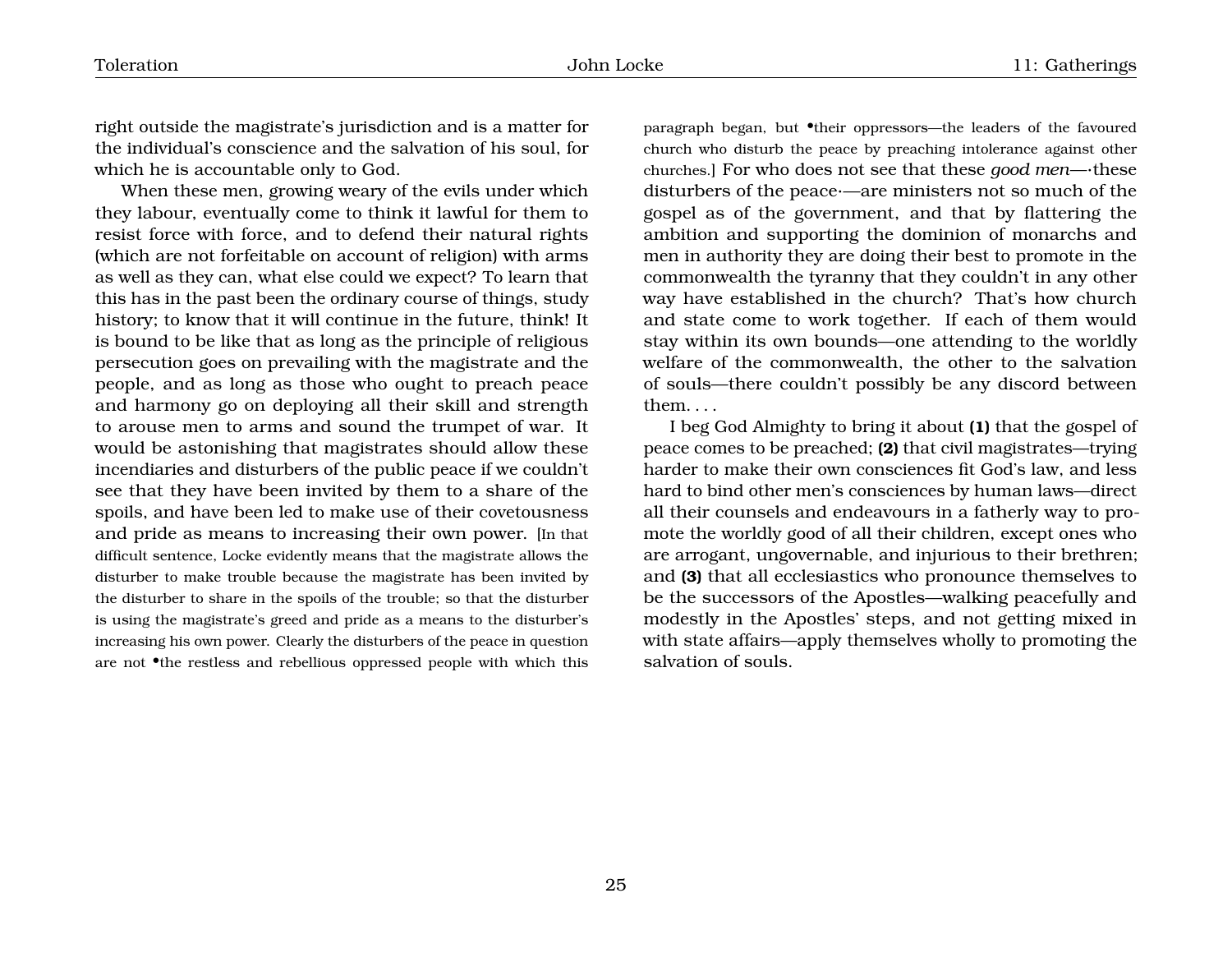### <span id="page-27-0"></span>**12: Heresy and schism**

It may be worthwhile to say a little about heresy and schism. A Moslem isn't and can't be either a heretic or a schismatic to a Christian; and if anyone leaves the Christian faith and joins Islam, that doesn't make him a heretic or a schismatic—it makes him an apostate and an infidel. This is entirely uncontroversial; and it shows that men of different religions can't be heretics or schismatics ·relative· to one another.

What we have to look into, then, is **how** the concepts of heresy and schism work in relation to· men who are of the same religion. It's clear those who have the very same rule of faith and worship have the same religion, and those whose faith and worship are different belong to different religions. That is because everything that belongs to that religion is contained in that rule, so that those who have the same rule belong to one and the same religion, and those who haven't don't. Thus Moslems and Christians are of different religions because Christians take the Holy Scriptures as the rule of their religion, and Moslems take the Koran. And by that criterion there can be different religions amongst Christians. Papists and Lutherans, though both profess faith in Christ and are therefore called 'Christians' are not of the same religion, because Lutherans acknowledge only the Holy Scriptures as the rule and foundation of their religion, while Papists have as their rule not only the Holy Scriptures but also traditions and the decrees of Popes. . . .

#### ·WHAT HERESY IS·

From this it follows •that heresy is a split in ecclesiastical communion between men who have the same religion but differ on some doctrine that isn't contained in the rule ·that defines the religion·; and •that among those who recognize only the Holy Scriptures as their rule of faith, heresy is a

split in their Christian communion concerning doctrines that aren't explicitly contained in Scripture. This split ·among Christians· can happen in either of two ways.

**(1)** It happens when the greater part of the church—or the stronger part (thanks to the magistrate's patronage) separates itself from the rest, excluding them from the church's communion because they refuse to declare their belief in certain opinions that aren't explicitly stated in Scripture. What makes a group heretical is not the smallness of their numbers or the authority of the magistrate; someone is a heretic if (and only if) is it he who on the basis of such opinions divides the church into parts, introduces names and marks of distinction, deliberately creates a split because of those opinions. [Locke is saying, then, that in the situation described at the start of this paragraph it is the bigger or stronger faction that is heretical, not the remainder.]

**(2)** Heresy occurs when someone separates himself from the communion of a church because the church doesn't publicly profess certain opinions that the Holy Scriptures don't clearly teach.

Both these—·the group and the individual·—are heretics because they are wrong about fundamentals, and obstinately go against prudence and knowledge. When they specified that the Holy Scriptures were to be the only foundation of faith, they also gave a fundamental status to certain propositions that are not in Scripture, and because others won't accept these additional opinions of theirs as necessary and fundamental, they create a split in the church either **(2)** by withdrawing from it or **(1)** by expelling others from it. It doesn't help their position to say that their favoured opinions *fit* with Scripture and with the analogy of faith. If they are